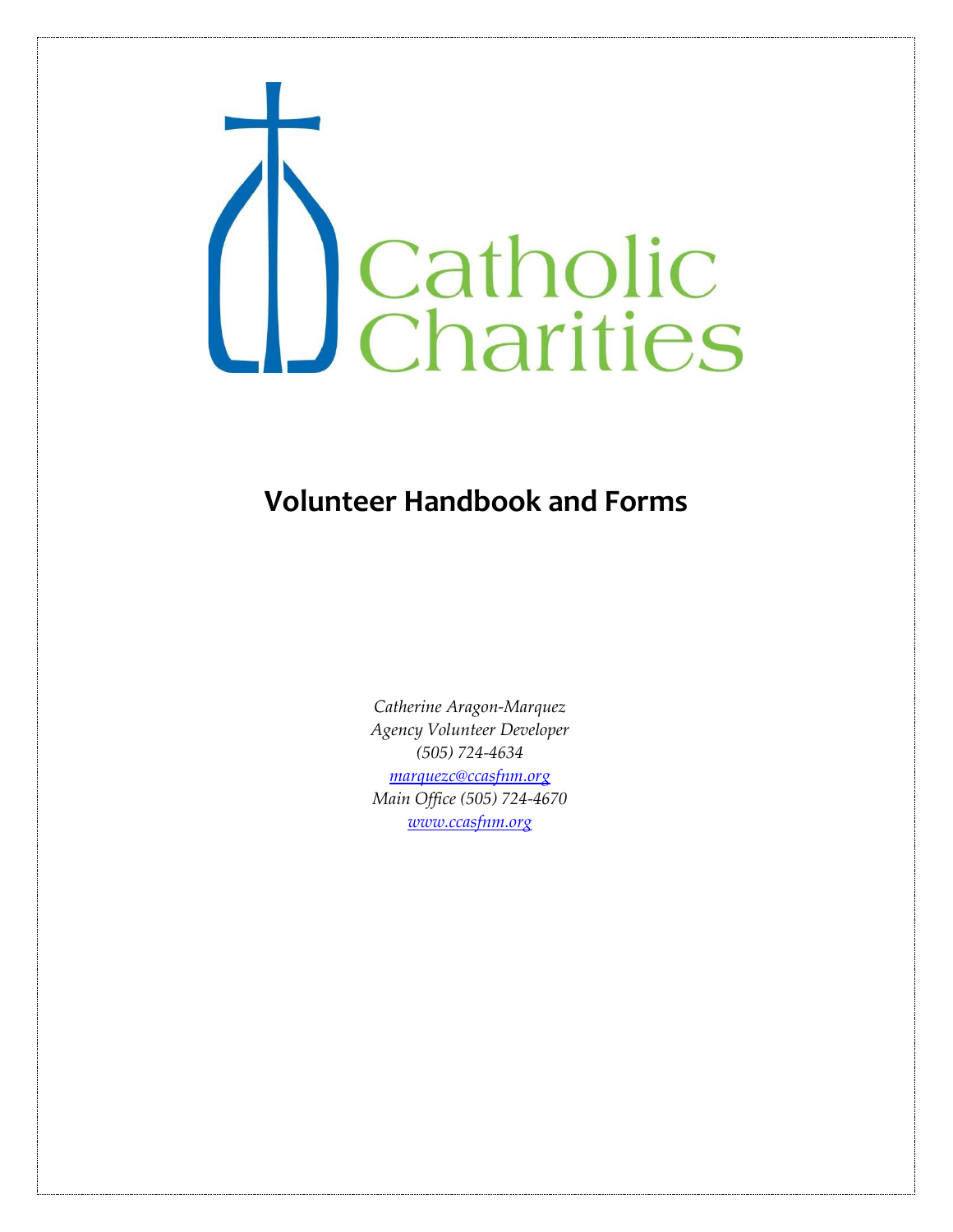## **Volunteer Handbook and Forms**

*Catholic Charities (CCASF) is committed to excellence in service. The safety and confidentiality of volunteers and program participants is important; therefore, all volunteers must agree to adhere to policies and procedures as set forth in this Volunteer Handbook. New volunteers should follow the steps listed below.* 

## **1. GENERAL INFORMATION:**

To become a volunteer, read through this handbook and then

- Complete the Volunteer Application (Forms are found at the end of this handbook.)
- Agree to a Background Check (for direct service volunteers)

#### **2. FORMS to be COMPLETED & RETURNED to 2010 Bridge Blvd. SW, ALBUQUERQUE, NM 87105**

- Volunteer Application (with references)
- **Consent and Release for Background Check**
- **Volunteer Handbook Read Receipt**
- Auto Insurance Declaration (Drivers only)
- Photo/Publicity/Interview Release
- Volunteer Statement of Understanding and Catholic Charities Volunteer Confidentiality Contract

By completing and submitting the Volunteer Application, you agree that you have read, understand, and agree to follow the CCASF Volunteer Policy and Procedures.

## **PLEASE NOTE:**

- You will need to provide a copy of a **photo I.D**.
- Volunteer Drivers must provide **proof of valid driver's license, auto insurance, and liability**.
- You must attend a **Volunteer Orientation** and complete the **Virtus Abuse Awareness Training**. This is an on-line class. Go to **<https://www.virtusonline.org/virtus> Please note:** When registering for the Virtus class on-line, *DO NOT* click on "Complete Background Check." By clicking this button, you are allowing your personal information to be shared with the Archdiocese of Santa Fe (ASF) and generating an unnecessary cost for Catholic Charities. We are dedicated to protecting your privacy, and our trained staff will run your personal background check. *If you do check this box, you will be charged \$5 for the cost of the additional background check.*
- Volunteers Drivers are also required to view Catholic Mutual's **safety driving video.** [www.catholic](http://www.catholic/) mutual.org.

Once completed, please **print the certificate, and provide a copy to our office**.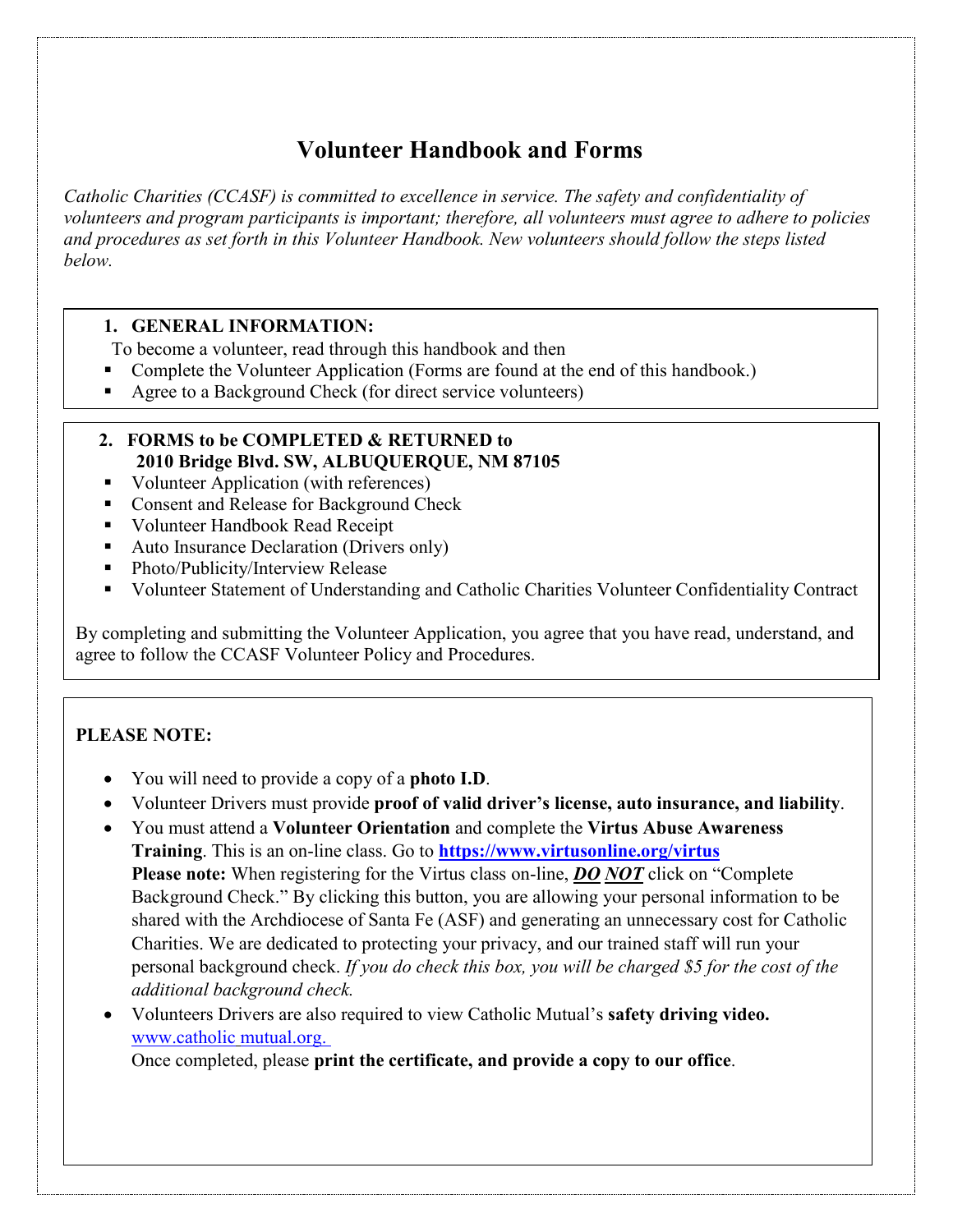#### **1. INTRODUCTION (pp. 4-9)**

1.1 Welcome Letter to Volunteers

1.2 Centers of Excellence and Volunteer Opportunities

1.3 Catholic Charities USA Code of Ethics

#### **2. VOLUNTEER RELATIONS (pp. 10-12)**

- 2.1 Role of the Volunteer
- 2.2 Recruitment and Screening (Adult/Youth)
- 2.3 Placement
- 2.4 Orientation
- 2.5 Training
- 2.6 Support and Recognition
- 2.7 Volunteer Feedback: Exit Interview and Survey

#### **3. VOLUNTEER PROCEDURES AND POLICIES (pp. 13-15)**

- 3.1 Volunteer Statement of Understanding
- 3.2 Emergency Contact
- 3.3 Volunteer Conflict/Grievance Procedure
- 3.4 Termination
- 3.5 Public/Media Relations
- 3.6 Confidentiality
- 3.7 Professional Attire and Code of Conduct
- 3.8 Safety
- 3.9 Non-Discrimination Policy
- 3.10 Volunteer Liability and Loss Insurance

#### **4. FORMS (pp. 17-22)**

- 1. Volunteer Application (Profile): pp. 17-18
- 2. Consent and Release for Background Check: p. 19
- 3. Volunteer Handbook Read Receipt: p. 20 (top)
- 4. Auto Insurance Declaration: p. 20 (bottom)
- 5. Photo/Publicity/Interview Release p. 21
- 6. Volunteer Statement of Understanding: p. 22 (top)
- 7. Volunteer Confidentiality Contract: p. 22 (bottom)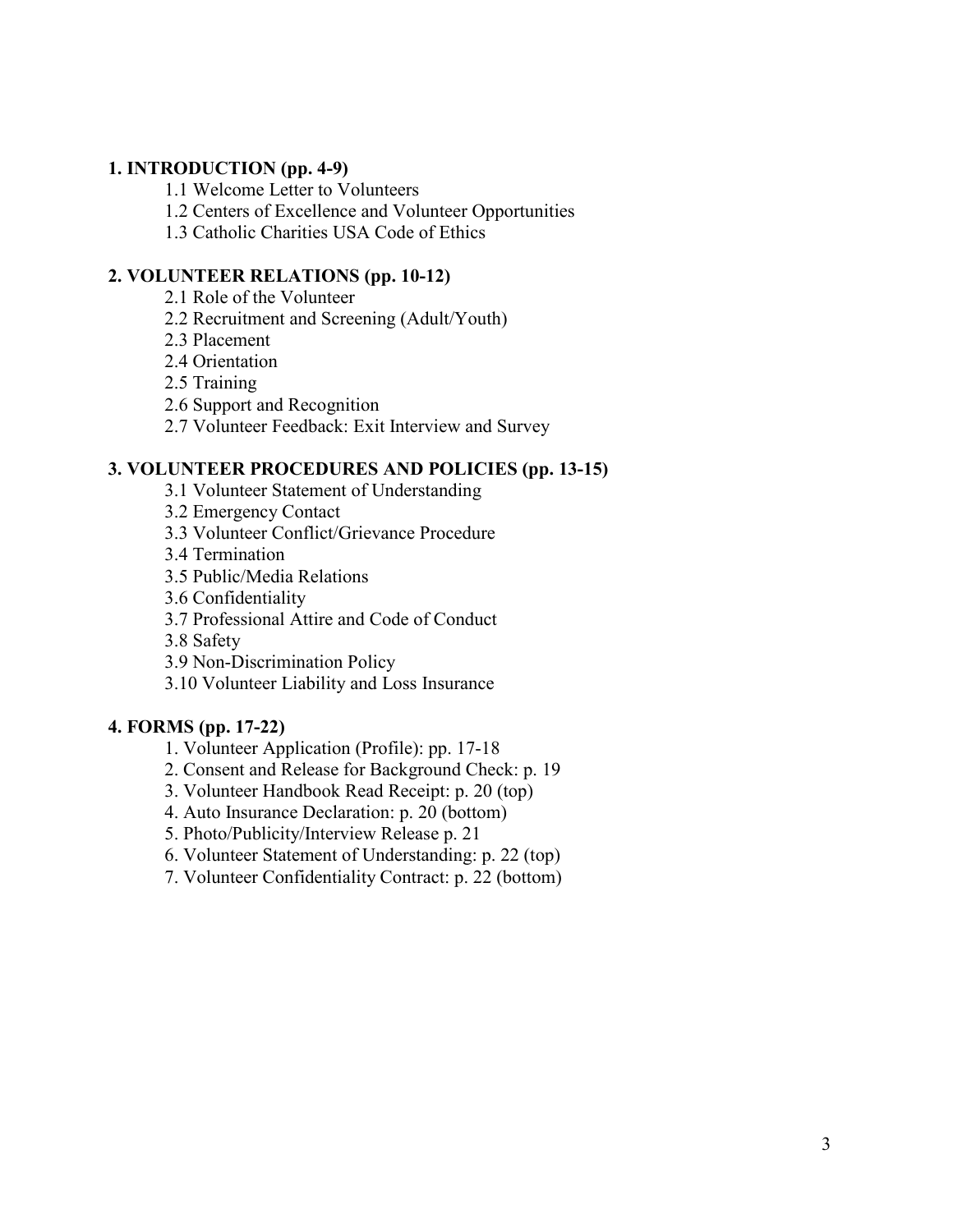## **1. INTRODUCTION**

## 1.1 WELCOME TO CATHOLIC CHARITIES!

We are grateful that you have joined our agency, and hope that you will find working with us both challenging and rewarding. Volunteer participation is an integral part of all of our programs. Your generosity of time and service enables us to serve increasing numbers of low-income individuals and families. Volunteers help to stretch the resources of our programs and make it possible for us to address the growing needs in the community.

This handbook is designed to give you an overview of our agency's philosophy and practices, as well as to define your role and responsibilities. We hope it will prove to be a useful tool as you begin your work with us.

Be assured that the staff of Catholic Charities is committed to making your volunteer experience a pleasant one.

The process to become a volunteer can take as little as one week if all necessary forms and copies are turned in and trainings are completed. References of potential volunteer are checked, so as you fill out the Volunteer Application, please list those familiar with your passion for service.

# **Catholic Charities' Vision**: Honor Human Dignity

## **Catholic Charities' Mission:**

To put faith in action and improve the lives of those in need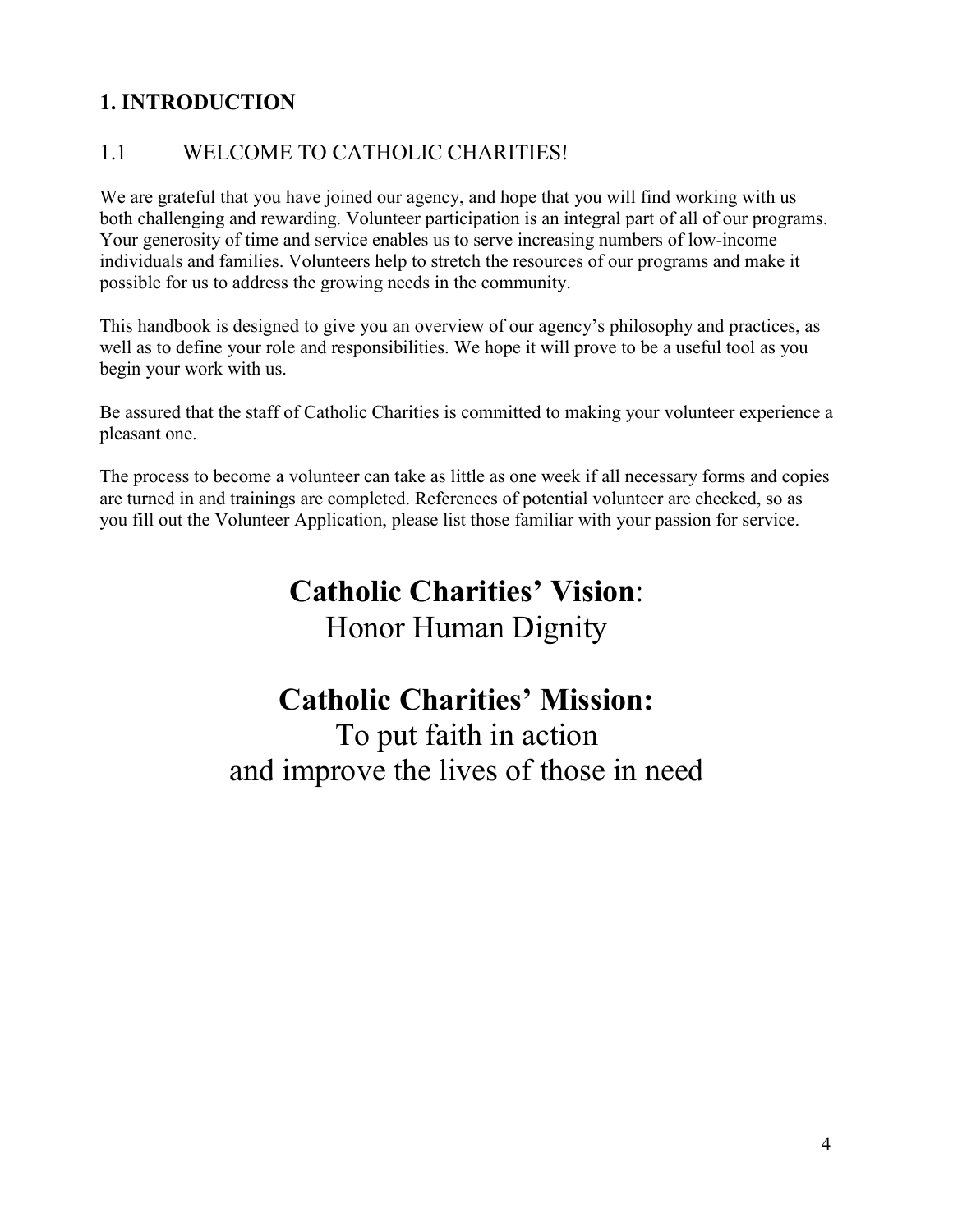## 1.2 CENTERS OF EXCELLENCE/VOLUNTEER OPPORTUNITIES

Below is a list of the Centers of Excellence within Catholic Charities. Most services are provided in Albuquerque; however, there are services provided in Santa Fe as well and those volunteer opportunities are flagged in red. Please note that each Center has different volunteer needs, and those needs change and evolve over time.

#### **CENTER FOR EDUCATIONAL OPPORTUNITY (Albuquerque)**

The Family Education Program offers classes for adult learners. Classes include English as a Second Language (ESL), High School Diploma in English and Spanish (GED), ESL/Computer, and ESL/Citizenship.

#### *Education Volunteer Needs:*

- *Basic Literacy Tutor*
- *ESL/Citizenship Tutor*
- *ESL Tutor*
- *GED Preparation Tutor*
- *Computer Skills Tutor*

#### **CENTER FOR SELF-SUFFICIENCY AND HOUSING ASSISTANCE (Albuquerque)**

This Center helps individuals and families with children referred from local domestic violence shelters, homeless shelters, and churches to gain secure housing. By providing transitional housing, case management, supportive parenting groups, counseling, education, and job training, this program helps parents develop the skills and resources needed to sustain permanent housing. In addition to the housing program, a court advocacy program helps prevent homelessness.

#### *Housing Volunteer Needs:*

- *Interns (Social Worker Degrees)*
- *Office Support Staff*

## **CENTER FOR IMMIGRATION AND CITIZENSHIP/LEGAL ASSISTANCE (Albuquerque and Santa Fe)**

The Immigration Department provides legal assistance services that focus on helping families stay together or reuniting families separated by immigration law. Catholic Charities promotes education and citizenship as a way for immigrants to keep families together and to have a voice in the issues facing their communities. Many immigrants choose to become citizens, participate in the political process and contribute to the betterment of their communities.

#### *Immigration Volunteer Needs:*

- *VAWA Immigration Project Help*
- *Clerical / General Office Work*
- *Immigration Document Translator*
- *Interns*
- *Fellows*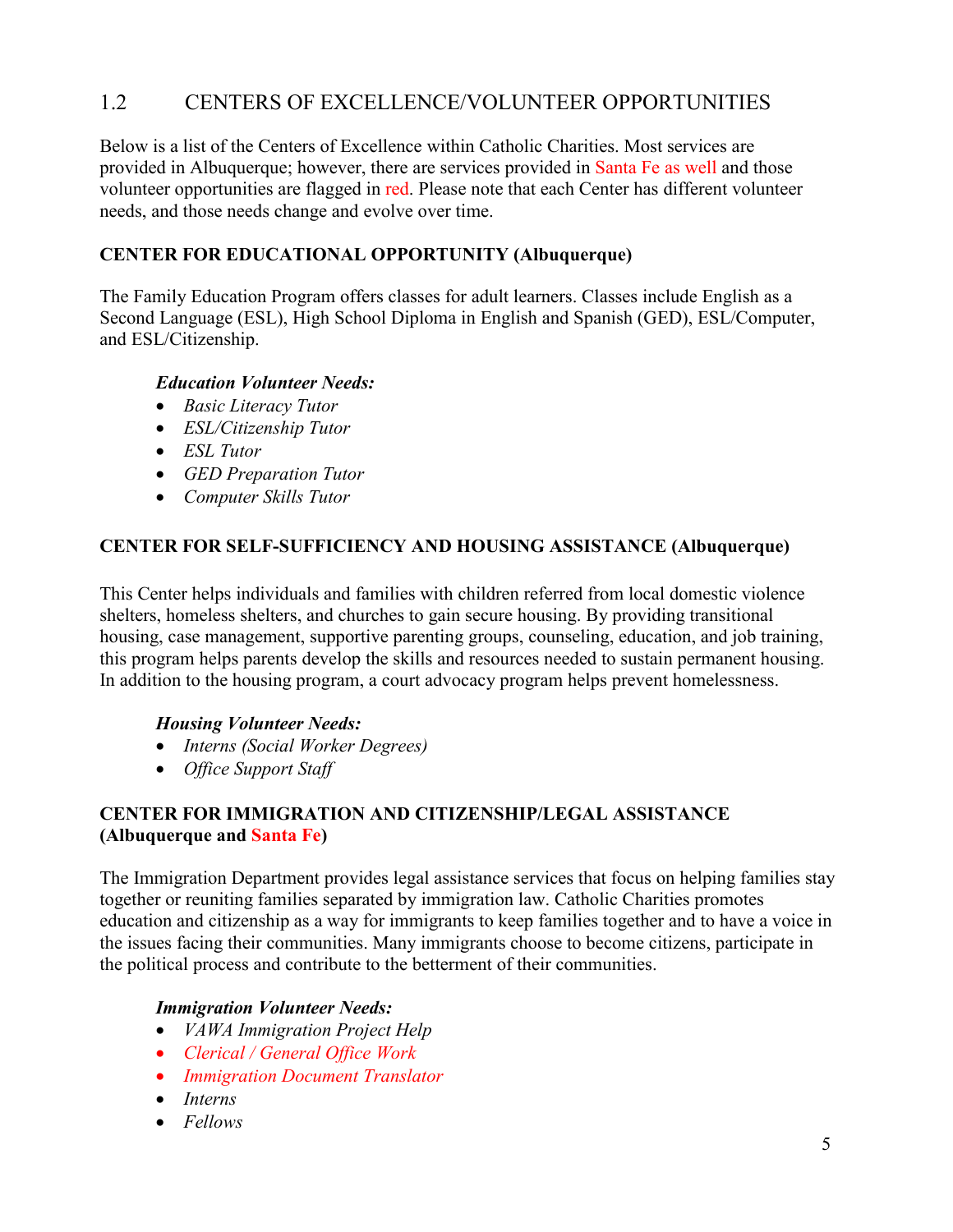### **CENTER FOR COMMUNITY INVOLVEMENT (Albuquerque and Santa Fe)**

The Center for Community Involvement is dedicated to engaging the community in the activities of Catholic Charities. It is comprised of three departments: Volunteer Tracking, Senior Transportation Services, and Parish/Faith Community Social Ministry.

#### **Volunteer Tracking**

The primary goal of this office is to recruit, screen, and maintain the centralized registry of agency-wide volunteers**.** This office is responsible for coordination of all agency recruitment efforts for volunteers and works closely with other Centers' staff involved in volunteer recruitment.

## *Volunteer Tracking Needs:*

• *Data Entry Clerks*

## **Senior Transportation Services**

This is a volunteer based program. The goal of this program is to enable senior citizens to maintain their valuable role with family and community and to help preserve their independence by remaining in their own homes and familiar surroundings. Volunteers are a valuable component of the Senior Transportation Services Program as they enrich seniors' lives by driving them to appointments at medical facilities and business offices, as well as grocery stores and other establishments as necessary. Office volunteers coordinate transportation requests and perform general office duties, including computer data entry.

#### *Senior Transportation Volunteer Needs:*

- *Senior Transportation Drivers*
- *Office Ride Schedulers/Assistants*

#### **Parish Social Ministry**

The Center's Community Liaisons will meet with lay/ordained ministers of all faiths to bring awareness to the community about the services provided by Catholic Charities and encourage a collaboration or partnership to meet the needs in the community. Outreach is to all faith communities.

- *General Office Helpers*
- *Special Projects Assistants*
- *Mobile Food Pantry Food Handlers*
- *In-Kind Donations Center Workers*
- *Back-to-School Projects Helpers*
- *Holiday Events Helpers*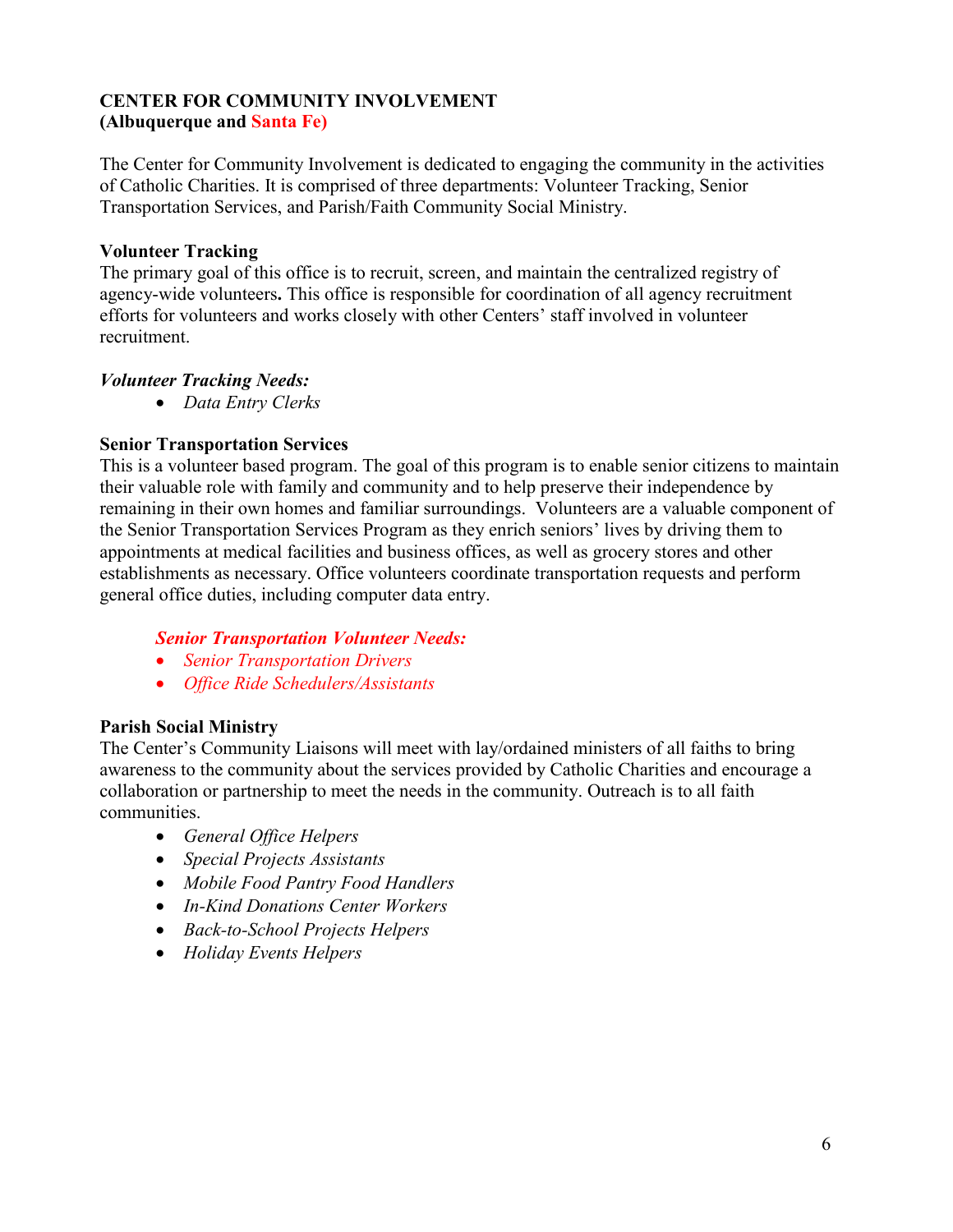## **CENTER FOR REFUGEE SUPPORT (Albuquerque)**

The U.S. Department of Justice screens and authorizes refugees designated by the United Nations as political refugees to come to the United States. These refugees are fleeing from their own country to escape military conflict or political or religious persecution. Many are separated from their immediate families. Most arrive at the Albuquerque International Sunport with only the clothes on their backs. After arrival, their needs are continually assessed; therefore, the volunteer opportunities may change as well.

## *Refugee Volunteer Needs:*

- *Parent Engagement Facilitators*
- *After-school Tutors and Drivers*

#### **CENTER FOR ADMINISTRATION AND PROGRAM SUPPORT**

• *Volunteers offer support in various office tasks.*

#### **CHILDREN'S LEARNING CENTER**

The Children's Learning Center offers full-day childcare for children from six-weeks-old to five years old. The Center offers parents and children a safe and loving environment in which to learn. The Center also offers part-time childcare for parents who are attending Adult Education classes.

• *Child Care Assistants (requires fingerprinting through CYFD)*

## **SPECIAL CASE/CASUAL VOLUNTEERS**

Individual volunteers who are referred by student community services, corporate volunteer programs, student intern projects, Sacrament of Confirmation community service projects, and others similar to those listed will be accepted if suitable volunteer opportunities are available. In each of these cases, however, an agreement must be in effect with the organization, school, or program from which the special case volunteers originate. Groups of young people under 18 years of age seeking volunteer opportunities at Catholic Charities should have an adult contact, vetted by their organization, school, or program, who accompanies the group and assumes responsibility for supervision and care of the youth volunteers.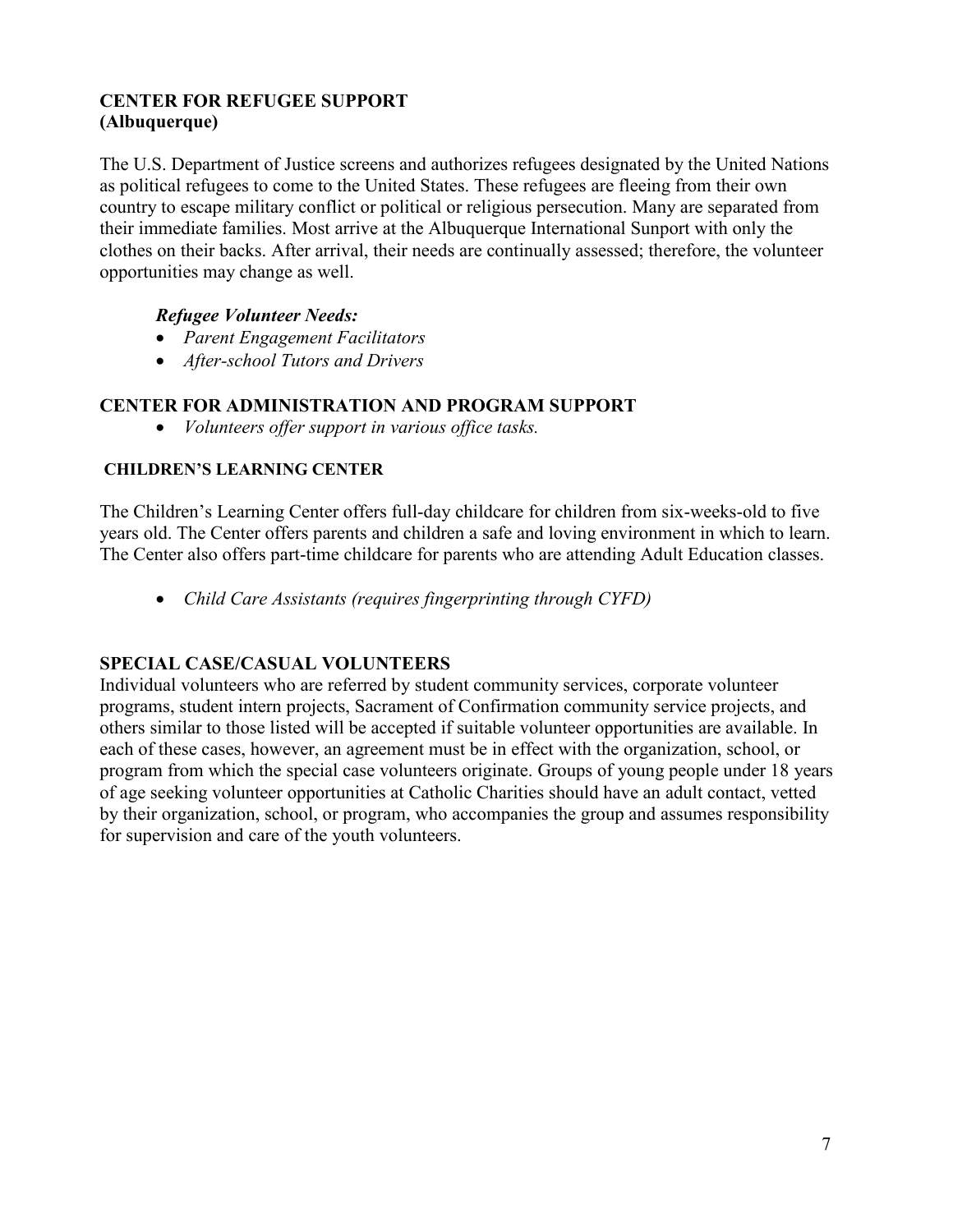## 1.3 CATHOLIC CHARITIES USA CODE OF ETHICS

## **Preamble**

In order to remain faithful to their mission, all organizational members of Catholic Charities USA are guided by this code of ethics. Their purpose is to assure that each member organization is a moral agent and that it carries out its normal responsibility as a corporate entity. These principles are concerned with the application of rightness, goodness and obligation to the decisions which determine policy, procedure and practice as well as internal and external relationships, within; the context of an agency's responsibility for carrying out the social mission of the church. The source of these principles is found within the Scriptures, Papal Encyclicals, Synodal and other documents that accompanied or followed Vatican II, Canon Law, the statements of the National Conference of the Catholic Bishops of the USA that are relevant to the social mission, charisms of Religious Communities serving in the Church's social mission and the Policy Statements of Catholic Charities USA.

## **Code**

As a member of Catholic Charities USA, Catholic Charities agrees that:

- 1. All policies, programs and practices shall support the sanctity and dignity of human life from the moment of its initiation until death, the value and integrity of the person, the sacredness of the union of man and woman in marriage, the value of people's social relationships to one another and to community, and the central role of the family in human life and in society.
- 2. It will reach out to help those who are suffering and shall adopt, in the allocation of limited resources, a preference for serving the neediest and most vulnerable members of the community.
- 3. It will acknowledge and support the right of all people to set and pursue their own life goals, within the limits of the common good, whereby they can freely enter into participation with others in order to fulfill their common human potential and contribute to the building of a human community.
- 4. It will identify itself to the pluralistic community as a mechanism by which the Church community seeks to fulfill its obligation for achieving the social mission of Charity and Justice, and it will seek full support and participation of the Church as the people of God through representation on policy-making Boards of Directors and advisory committees, through cooperation as appropriate to the mission of the Agency.
- 5. It will collaborate with other individuals, groups, and social agencies on issues, policies and programs, which are compatible with a Christian value system, in the interest of achieving the fullest measure of charity and justice.
- 6. In all its policies, procedures and practices it will be faithful to Biblical values, the social teaching of the Church and the code of Canon Law.
- 7. It will function faithfully within the mission and the structure of the diocese with proper respect for the role of Diocesan Bishop.
- 8. It will assure conformity with relevant civil law in its governance, and at the same time, it will hold itself free to speak peacefully to change oppressive civil laws.
- 9. It will seek to realize in action the virtues of Charity and Justice in all relationships with staff, volunteers, the people served, and the larger community.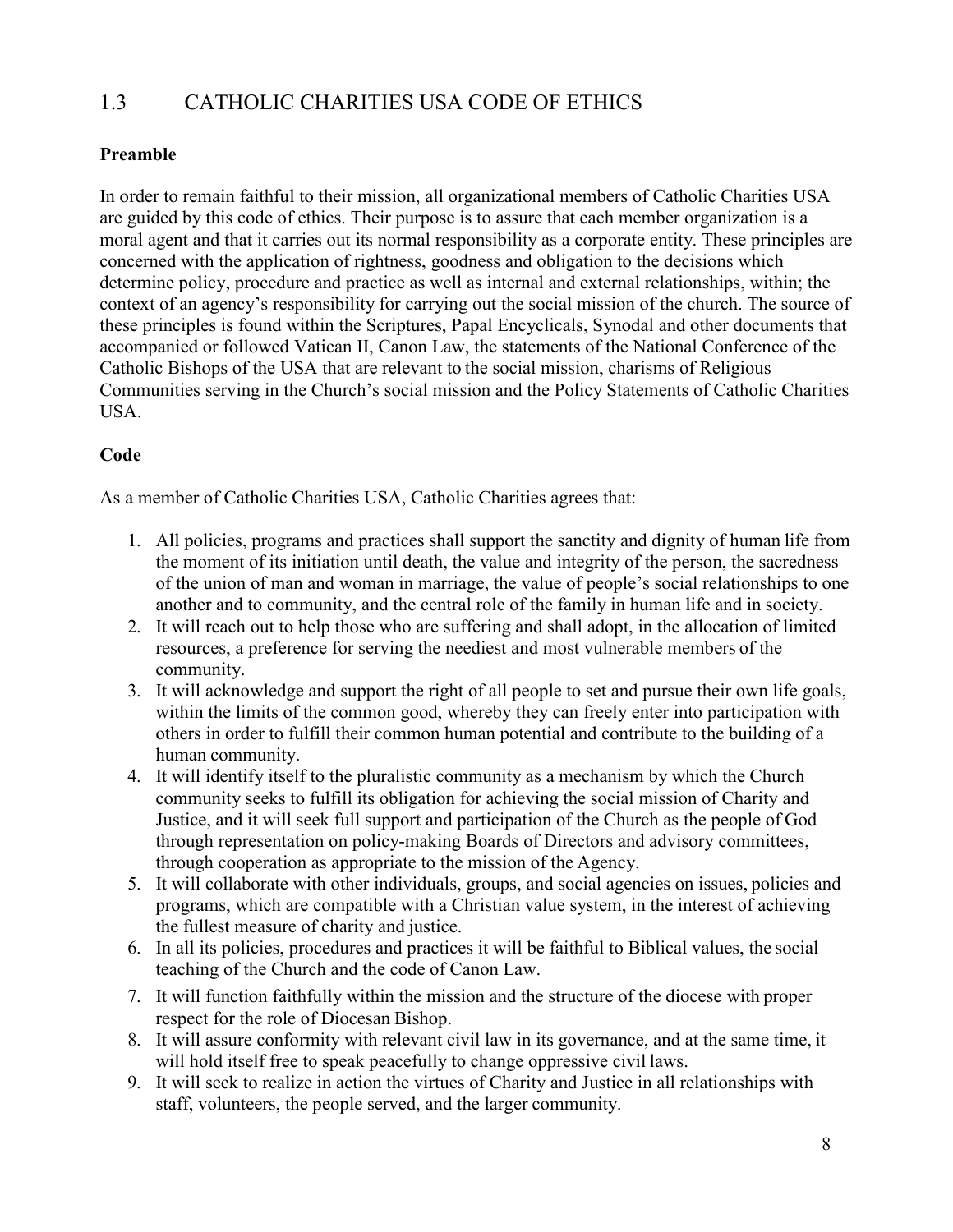- 10. It will recognize confidentiality as a living principle within the agency, and establish policies and procedures to assure protection of the privacy of the relationship established with its clients and other relevant bodies.
- 11. It will hold itself fully, consistently and publicly accountable for its program and fiscal operations, and seek objective certification that it meets those standards of quality in its performance that have been established for the field of social service, through accreditation and licensing as appropriate.
- 12. It will support and advocate for those freedoms and structures in society that contribute to pluralism in social welfare and cooperation between public and voluntary sectors.
- 13. It will subscribe to and advocate for the principle of subsidiary, with its concern to leave the highest degree of freedom to the individual that is consonant with common good, to recognize the family as the primary institution for meeting human needs of its members, and for active vigorous mediating groups and voluntary organizations in society with particular reference to the parish/faith community as a caring community.
- 14. In conformity with Catholic Social Teaching, it will support the legitimate, necessary and important responsibility of government for programs essential for the general welfare.

This agency further agrees that it will expect all Board members, committee and service volunteers, administrative, professional and support staff to accept and conform to these organizational codes.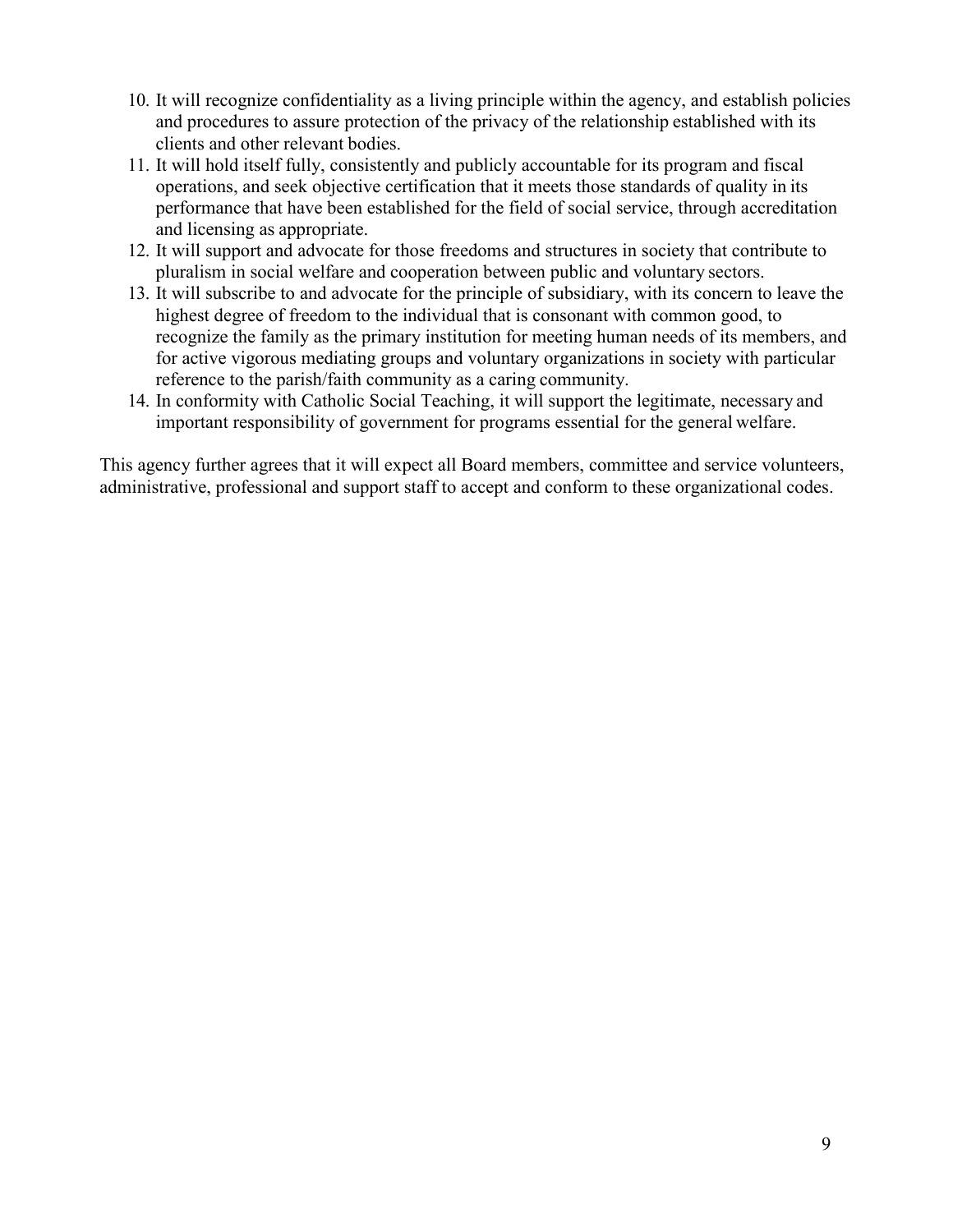## **2. VOLUNTEER RELATIONS**

## 2.1 ROLE OF THE VOLUNTEER

Volunteers have a unique role as representatives of Catholic Charities to the community, as well as providing valuable services to complement staff and agency efforts. Each volunteer position has a job description to guide volunteers in their duties. Volunteers may apply for opportunities that meets their specific interests and skills. Often, however, volunteer opportunities do not require special skills and are available based on time and day. For this reason, you will note that the Volunteer Application asks for times of availability and appreciates your flexibility.

## 2.2 RECRUITMENT AND SCREENING (Adult/Youth)

#### **RECRUITMENT PROCESS**

Catholic Charities recognizes that our most valuable asset is our volunteers. We are able to provide quality services to more clients because of the commitment volunteers make to our programs. Volunteer recruitment is a community effort, collaborating with various organizations, businesses, churches/faith communities, religious orders, schools, and universities. All staff and volunteers should promote volunteering in their interactions within the community. Volunteers may also recruit by doing presentations, staffing booths, and sharing their volunteer experiences with family and friends. Volunteers are also recruited through announcements in publications and other media, various websites, and volunteer fairs.

#### **SCREENING PROCESS (Adult: ages 18 years and above)**

All adult volunteers are required to go through a screening process before placement.

#### **Basic Screening (required minimum standard)**

- Completed Volunteer Application
- Comprehensive Personal Interview
- Three Character References (not to include family members)
- Copies of Picture I.D. (i.e., driver's license)
- Criminal Record Check (for some positions)
- Virtus Abuse Awareness Training for Adults

#### **Supplemental Screening (for persons working with vulnerable population)**

- 1. Criminal Background Check at Local, State and FBI level
- 2. Licensure/Certifications Confirmation
- 3. Psychological assessment
- 4. Education/Training Confirmation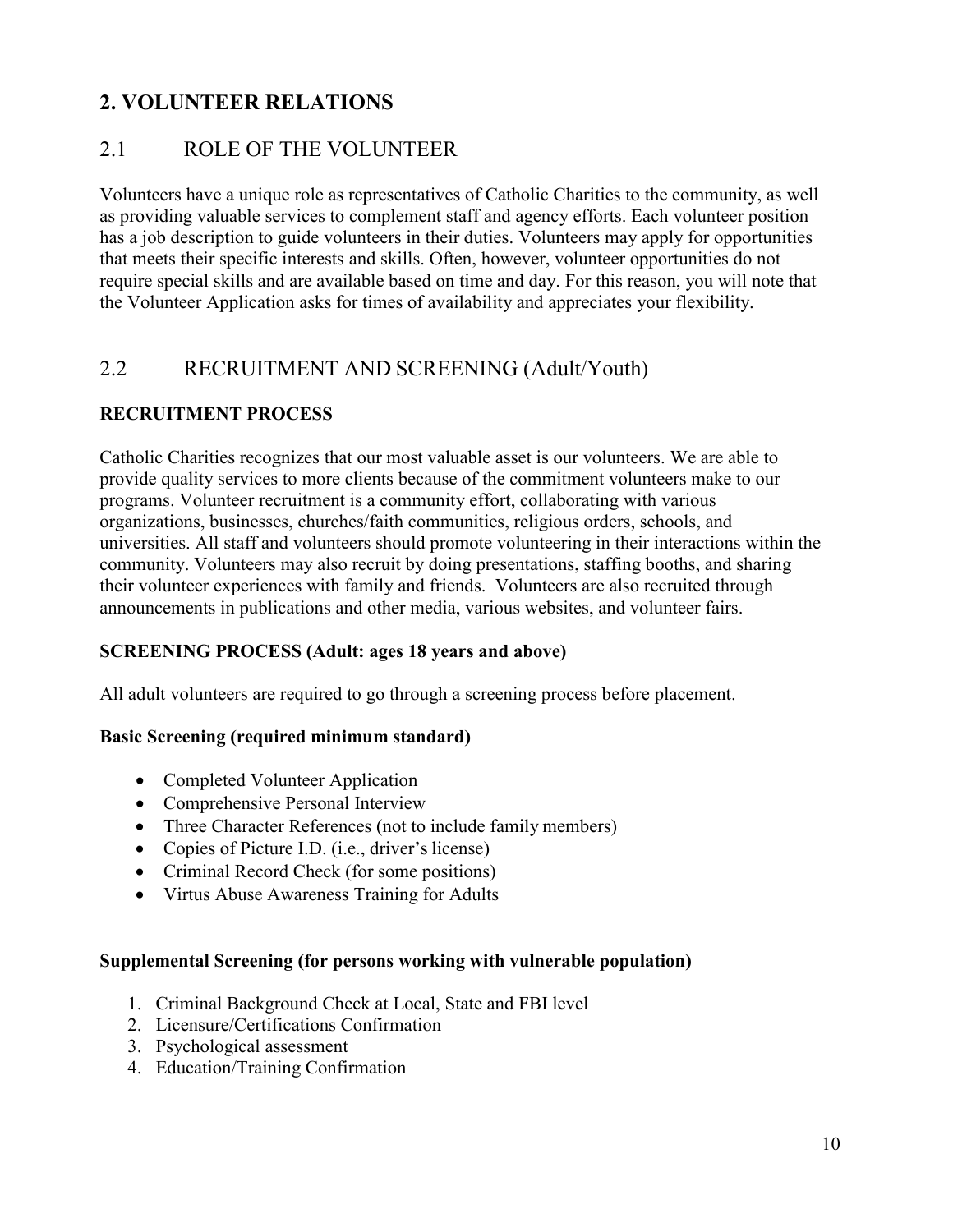### **SCREENING PROCESS (Youth/Minor: ages 14-17 years old)**

The Archdiocese of Santa Fe takes a very conservative position regarding off–site activities involving minors. Because of the liability associated with transporting and/or chaperoning minors away from the parish or schools, volunteer opportunities at Catholic Charities are restricted to youth of high school age, 14-17 years old. Youth volunteers work under the direction of a Catholic Charities staff member or a vetted adult volunteer.

**Basic Screening for Youth Volunteers** (forms to be provided as necessary)

- Completed Student Volunteer Application
- Signed Parent/Guardian Form
- Brief Orientation Attendance

## 2.3 PLACEMENT

Volunteer placement is the responsibility of the Volunteer Service Coordinator (VSC). After the volunteer has been vetted, the VSC will direct the volunteer to meet with a representative of the Center according to expressed interests and skills.

The three Centers that regularly utilize volunteers as an extension of their staff are

- Center for Refugee Support
- Center for Educational Opportunities
- Center for Community Involvement

**Program Coordinators (PCs)** are on staff in each Center to facilitate the service. Each PC will hold orientations designed for that specific Center. PCs will also schedule additional trainings as required, as well as monitor the hours of service and act as the liaison among staff, volunteers, and the Volunteer Service Coordinator. All requests for volunteers are directed though the PC of that Center.

The role of the **Volunteer Service Coordinator (VSC)** is to act as the liaison between the volunteers, the PCs, and the Center Directors. Any concerns, questions, changes in policy, or special requests for volunteers are routed to the VSC.

The Program Coordinator (PC) will notify the Volunteer Service Coordinator (VSC) once the volunteer has been successfully placed. In the event the volunteer requests a new placement, he/she will be referred to the VSC.

The PC will report any changes regarding file information to the VSC in order to keep the files current.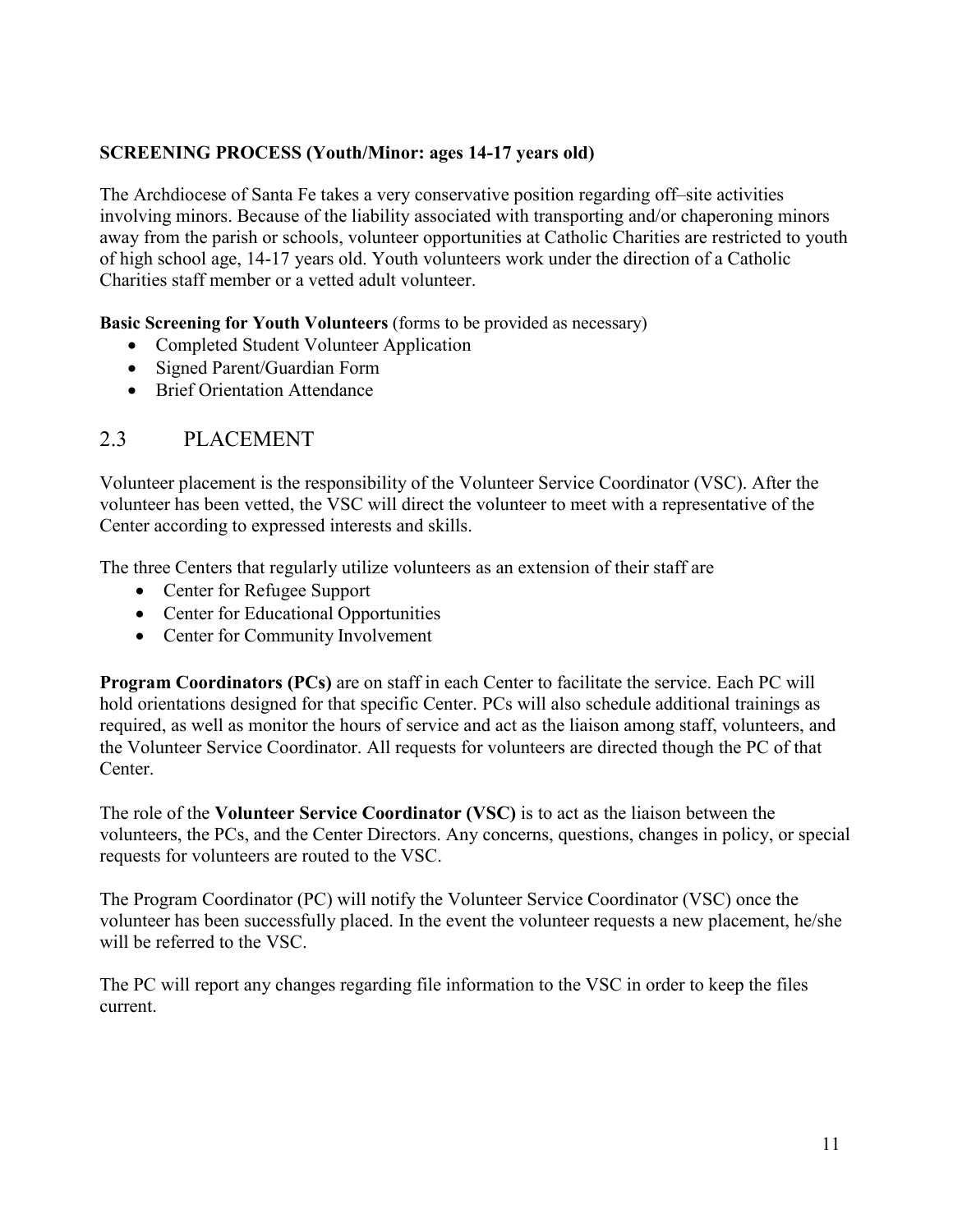The VSC will keep a completed volunteer file, which includes the following items:

- A photo I.D.
- Volunteer Application
- Volunteer Statement of Understanding.
- Volunteer Handbook Receipt
- Photo Release Form
- Consent and Release for Background Check
- Three verified character references
- Criminal Record Verification.
- Virtus Abuse Awareness Training Certificate (must be renewed every five years)
- Vehicle Insurance Verification and coverage (provided one time only)
- Certificate Verification of Catholic Mutual Safety Training
- Referring Organization Documentation and Signed Parent/Guardian Consent Forms for students under 18 years of age
- Progress notes (documentation of communication)

## 2.4 ORIENTATION

Once the volunteer has completed the volunteer profile, he/she is required to attend two orientations, the first being an agency orientation. In the absence of the Volunteer Service Coordinator, the Center Director or Program Coordinator (PC) conducts the orientation process.

## 2.5 TRAINING

It is the responsibility of the PC or Center Director to acquaint new volunteers with the program's policies and procedures at a second orientation. Duties will be defined and explained in a manner that will allow volunteers to become comfortable.

## 2.6 SUPPORT AND RECOGNITION

Catholic Charities strives to support, nurture, and recognize volunteers as they work in their chosen programs. In gratitude for volunteers' gift of time and talent, Catholic Charities hosts an annual Volunteer Recognition. Volunteers are encouraged to attend and be recognized for their contribution.

## 2.7 VOLUNTEER FEEDBACK: EXIT INTERVIEW AND SURVEY

It is our desire to retain volunteers long-term by accommodating volunteers preferences regarding assignments as well as providing constructive feedback. Any volunteers who leaves a position is encouraged to complete an exit interview. Feedback is valued as a tool to improve volunteer experience. Periodically, Volunteer Surveys will be sent by Program Coordinators (PCs) and returned to the Director for Community Involvement.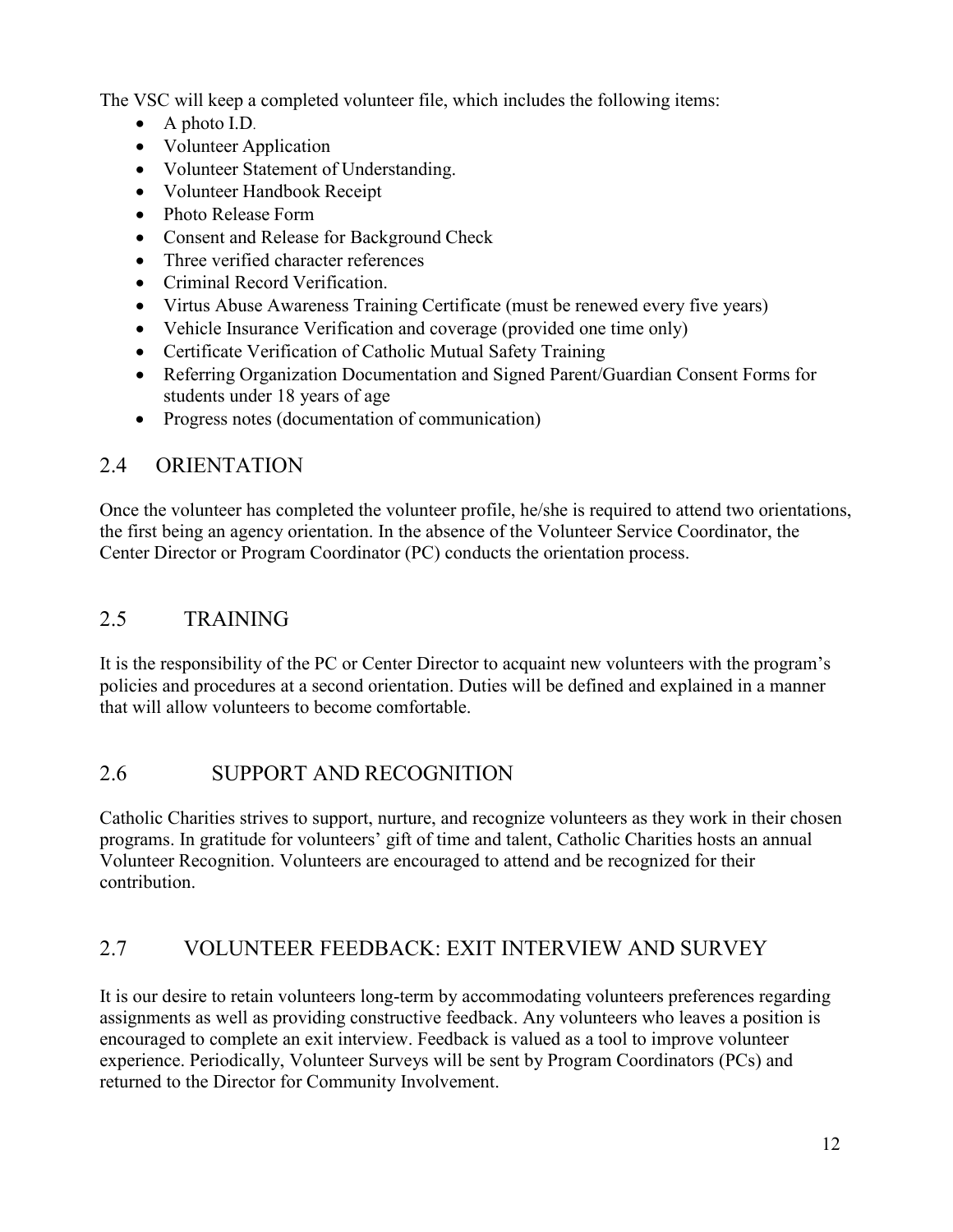## **3. VOLUNTEER PROCEDURES AND POLICIES**

## **PROCEDURES**

## 3.1 VOLUNTEER STATEMENT OF UNDERSTANDING

The Volunteer Statement of Understanding ensures that agency and volunteer boundaries are clearly defined.

## 3.2 EMERGENCY CONTACT

It is necessary for the agency to have an emergency contact in case a volunteer becomes ill or is injured while performing duties. If an emergency occurs, the appropriate staff will notify the emergency contact. It is the volunteer's responsibility to notify Catholic Charities of any change in information.

## 3.3 VOLUNTEER CONFLICT/GRIEVANCE PROCEDURE

If a conflict arises between volunteers, staff, or program participants, an attempt should be made to resolve the issue through a one-on-one civil dialogue. Otherwise, it will follow agency chain of command. Every effort will be made to find an amicable resolution that is in the best interest of all parties involved. Documentation is required.

When a volunteer's conduct, work performance, or other concerns arise, the immediate supervisor will meet with the volunteer. The complaint and outcome of the meeting will be documented and forwarded to the Volunteer Service Coordinator. If a subsequent complaint occurs, a meeting is scheduled with the Volunteer Service Coordinator, the Program Director and Director for Community Involvement. A written warning is given to the volunteer and documented in the file. The volunteer may be terminated depending on the severity of the complaint or concern. The volunteer is always encouraged to document and present his/her side of the story.

## 3.4 TERMINATION

Immediate termination may occur when a volunteer violates any part of the signed Statement of Understanding. Other reasons for dismissal may include, but are not limited to, inappropriate conduct, use or possession of drugs or alcohol, possession of a weapon or firearm, frequent absenteeism, and failure to follow through on a volunteer assignment. A decision to terminate a volunteer is made by the Volunteer Service Coordinator, the Program Director, and the Director for Community Involvement. The Director will document the reason(s) for termination and a copy will be placed in the volunteer's file.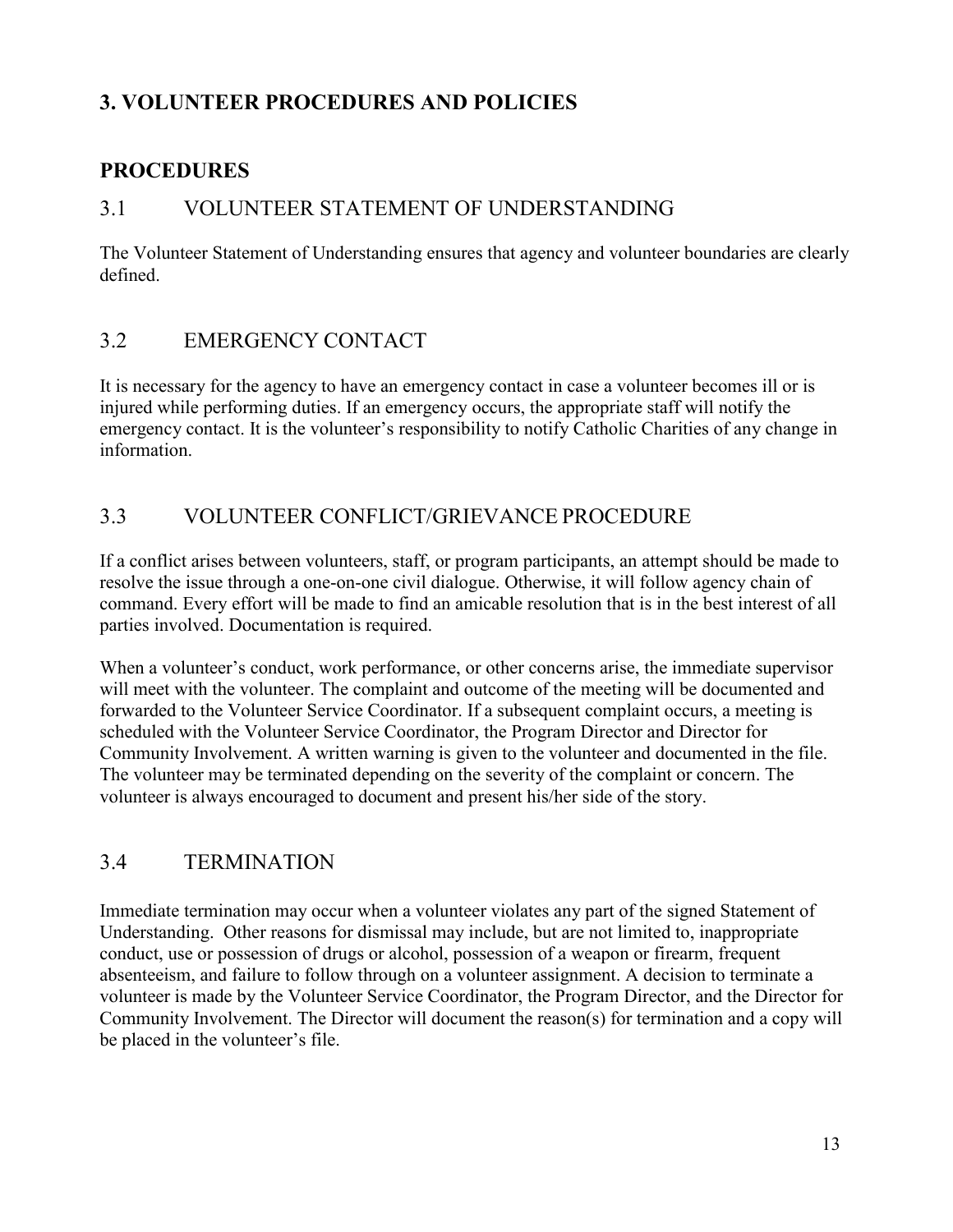## **POLICIES**

## 3.5 PUBLIC/MEDIA RELATIONS

As a representative of Catholic Charities, volunteers are a valuable connection to the community. It is important for volunteers to stay within the boundaries of the specified volunteer duties. Volunteers may not at any time represent Catholic Charities to the media unless the Director of Development has arranged the interaction. If a member of the media approaches a volunteer, the volunteer will refer the media member to the Program Coordinator or the Director of Development. Any misrepresentation by a volunteer would be grounds for immediate termination. Contact the Program Coordinator or the Volunteer Service Coordinator if there are any questions.

## 3.6 CONFIDENTIALITY

Confidential information is given to a volunteer on a "need to know" basis only. Confidentiality is of extreme importance when working directly with clients. Volunteers may not divulge any information about a client to anyone unless authorized by the Program Coordinator.

## 3.7 PROFESSIONAL ATTIRE AND CODE OF CONDUCT

Volunteers and employees of Catholic Charities are expected to dress appropriately given the volunteer service in which they are engaged. Appearance should not serve as a distraction to others. How Catholic Charities' volunteers present themselves to others reflects the level of dignity and respect due to the population being served.

The conduct of every volunteer is a reflection of Catholic Charities. The agency's reputation is based on the professional treatment of clients and the quality of service provided. As representatives of Catholic Charities, each volunteer must be sensitive to the importance of providing courteous treatment in all working relationships.

## 3.8 SAFETY

The safety of volunteers is a priority at Catholic Charities. Safety will only be achieved through teamwork. Report any unsafe conditions to the Program Coordinator. Below are listed some provisions to guide you:

- Catholic Charities is an alcohol/drug-free workplace. Use, sale, or possession while volunteering for Catholic Charities either on- or off-site is grounds for immediate termination.
- Catholic Charities is a smoke-free workplace. Smoking is prohibited throughout our facilities and campus. When transporting or working with a client, please be sensitive to their needs.
- Catholic Charities is not responsible for any loss or theft of personal items. Volunteers are encouraged to take appropriate care of personal property. If needed, ask where personal belongings may be stored.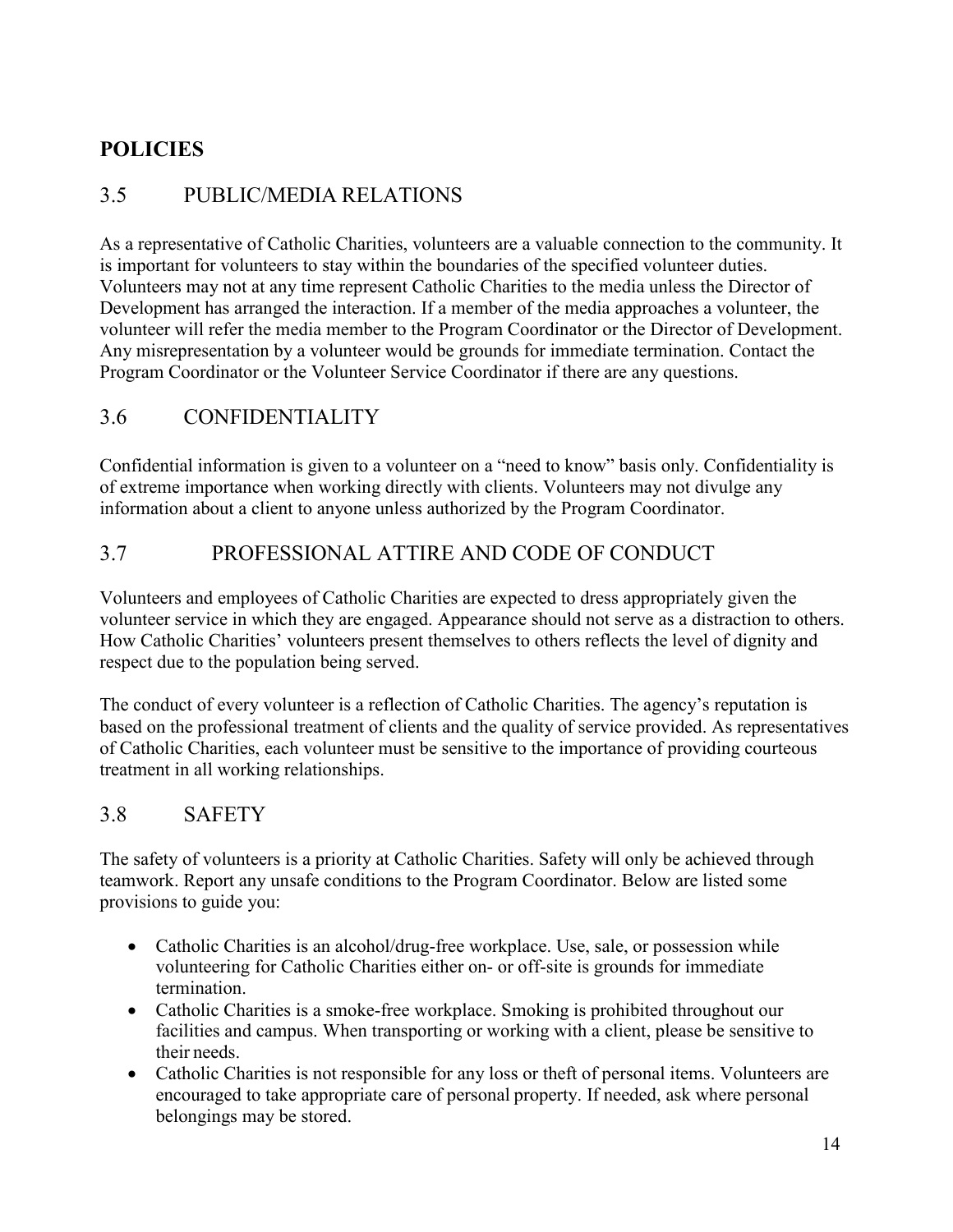- Firearms, weapons, and explosives are prohibited.
- Confidential client information that could affect a volunteer's safety will be given on a "need" to know" basis.
- To the best of knowledge of Catholic Charities, every effort will be made to inform volunteers concerning exposure when working directly with clients with potentially infectious diseases. (Blood borne pathogen training is provided.)
- Catholic Charities' volunteers should not render direct financial assistance to any client(s) with whom they are working.
- The relationship between a client and a volunteer should stay within the boundaries of the volunteer's job description.
- Volunteers under 18 years of age must always be accompanied by or remain in the presence of the Program Coordinator or adult supervisor.
- A parent must not accompany their minor child (under 18 years old) to the agency orientation.

## 3.9 **NON-DISCRIMINATION POLICY**

Catholic Charities is committed to a policy of Equal Opportunity with respect to all volunteers and employees. This policy prohibits discrimination on all legally recognized bases, including but not limited to, race, creed, color, gender, sexual orientation, marital status, age, disability, religion, national origin, or veteran status. This policy will be observed in the recruitment and on-the-job treatment of individuals

## 3.10 VOLUNTEER LIABILITY COVERAGE

All **vetted** volunteers of Catholic Charities are afforded liability coverage under the Archdiocese of Santa Fe while acting within the scope of their assigned duties. This includes drivers.

All **vetted** volunteers who transport clients must provide copies of a valid driver's license and proof of vehicle insurance for their volunteer file. Copies of renewals must replace old copies. In the event of an accident excess liability, coverage is provided by the Archdiocese above the volunteer's limits of liability, but only for volunteers acting within the scope of their assigned duties.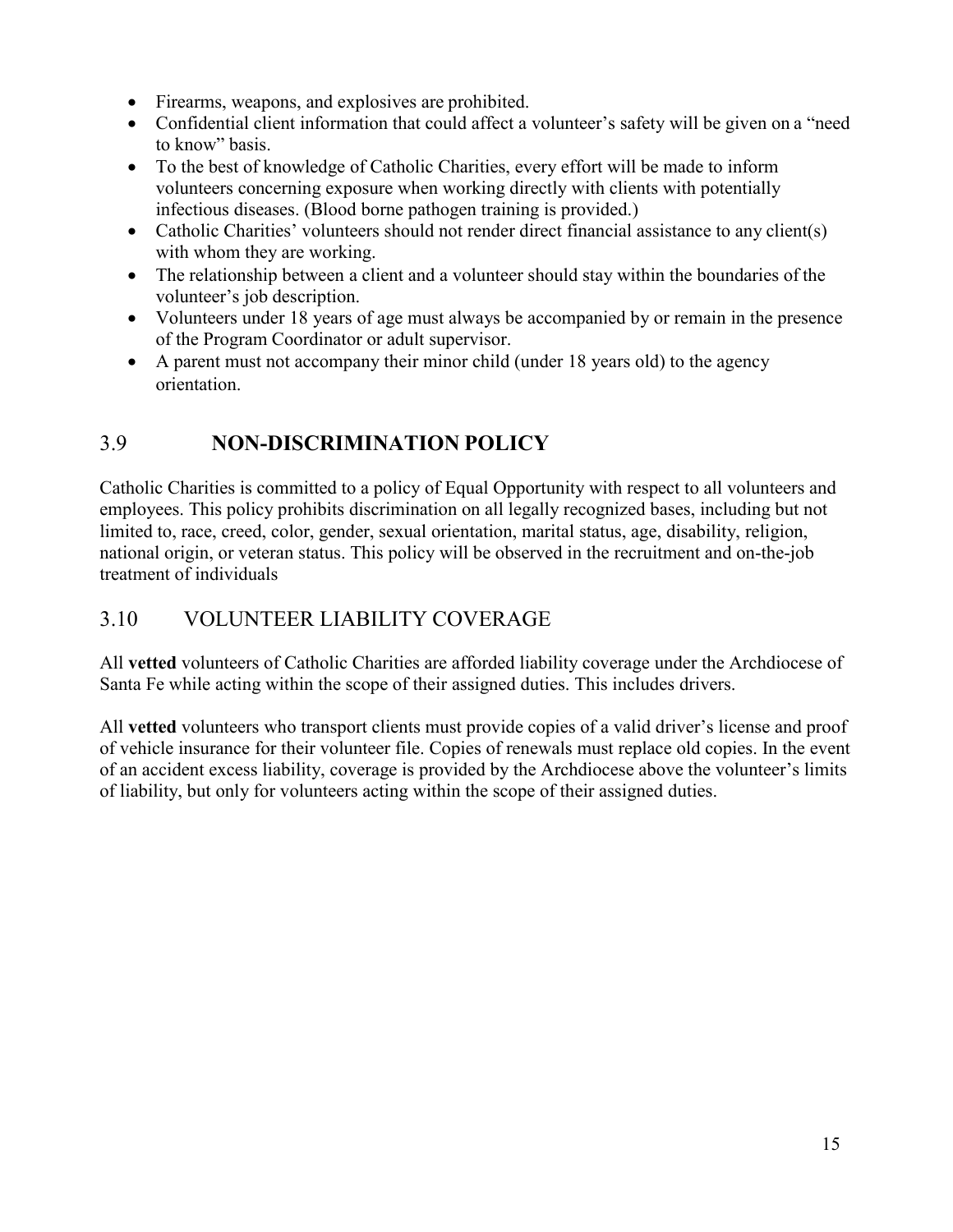## **4. FORMS**

The following forms and trainings are required for our file:

Abuse Awareness Training (Virtus) (**Renew every 5 years**) A photocopy of NM Driver's License or photo I.D. (**Renew when expired**) Vehicle Insurance and Auto Coverage Declaration (**For drivers - one time only**) Viewing Verification of Catholic Mutual's "Be Smart Drive Safe" video (**One time only**)

*Please update this information as needed throughout the year.*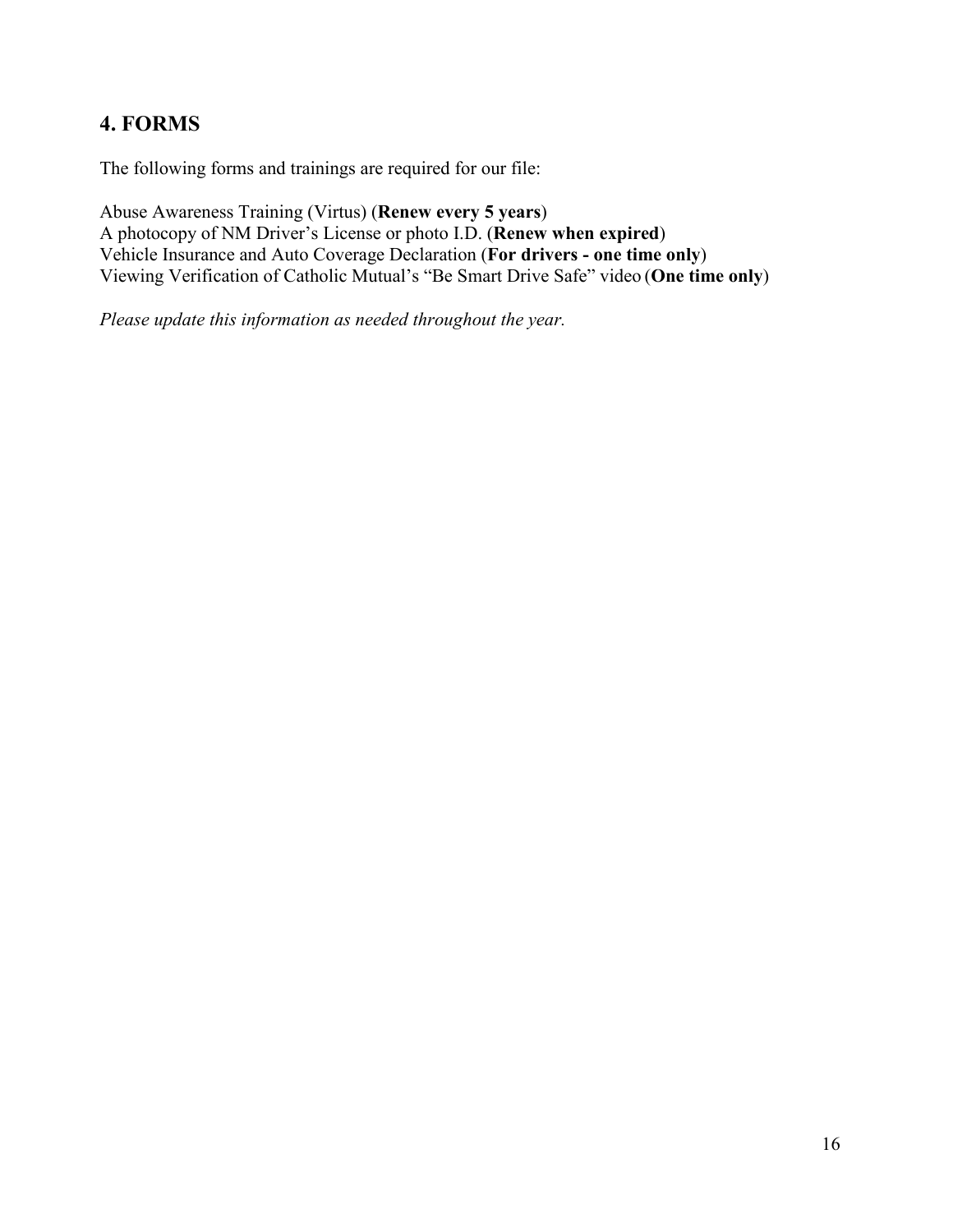

#### **Catholic Charities** *FORM 1* **2010 Bridge Blvd. SW, Albuquerque NM 87105 (505 724-4634) VOLUNTEER APPLICATION**

## **Personal Information**

|  |  | (PLEASE PRINT) |
|--|--|----------------|
|  |  |                |

| Name                                     | (Last)                                                                  | (First)                                                                          | Alternate names: |       |
|------------------------------------------|-------------------------------------------------------------------------|----------------------------------------------------------------------------------|------------------|-------|
| Home Address                             | (Street)                                                                | (City)                                                                           | (State)          | (Zip) |
| Home Telephone                           | Alternate Telephone                                                     | <b>E-Mail Address</b>                                                            |                  |       |
|                                          | How did you hear about our agency or the program?                       |                                                                                  |                  |       |
| Newspaper<br>□                           | <b>Church Bulletin</b><br>TV/Radio<br>$\Box$<br>□<br>$\Box$             | Friend/Family Member                                                             | Other:<br>$\Box$ |       |
| Are you <i>under</i> 18 years of<br>age? |                                                                         | Are you related to any employee or Board member of CCASF<br>If Yes, please list. |                  |       |
| Yes<br>$\Box$                            | No<br>П.                                                                | Yes<br>$\Box$                                                                    | □                | No    |
|                                          | $\Box$ Place of Employment. $\Box$ Retired from: (date(s) and position) | Education:                                                                       |                  |       |
|                                          |                                                                         |                                                                                  |                  |       |
|                                          | Have you ever been charged with, or convicted of a crime?*              | If Yes, please provide date(s) and details below.                                |                  |       |
| Yes<br>ΙI                                | No<br>H                                                                 |                                                                                  |                  |       |

\* Answering "Yes" does not constitute an automatic bar to volunteering. Factors such as the date of the offense, the seriousness and nature of the violation, rehabilitation, and position applied for will be taken into account.

#### Volunteer Preference:

|                                                                                           |     | Please check the Centers of Excellence/Program(s) for which you are interested:                    |                                                                                      |        |     |            |     |
|-------------------------------------------------------------------------------------------|-----|----------------------------------------------------------------------------------------------------|--------------------------------------------------------------------------------------|--------|-----|------------|-----|
| $\Box$ Community Involvement                                                              |     | $\Box$ STS Drivers $\Box$ STS Trip Scheduler $\Box$ Special Projects $\Box$ Mobile Food Pantry     |                                                                                      |        |     |            |     |
|                                                                                           |     |                                                                                                    | In-Kind Donations $\Box$ Holiday Events $\Box$ Back to School Projects               |        |     |            |     |
| <b>Educational Opportunities</b><br>⊔                                                     |     |                                                                                                    | Basic Literacy Tutor $\Box$ ESL/Citizenship Tutor $\Box$ ESL Tutor $\Box$ Internship |        |     |            |     |
|                                                                                           |     |                                                                                                    | GED Preparation Tutor □ Computer Skills Tutor □ Office Support                       |        |     |            |     |
| <b>Immigration Assistance</b><br>$\Box$                                                   |     |                                                                                                    | VAWA Immigration Project □ Clerical/General Office □ Translations □                  |        |     | Internship |     |
| Refugee Support<br>$\mathsf{L}$                                                           |     | Varies<br>П                                                                                        |                                                                                      |        |     |            |     |
| Self Sufficiency Housing<br>$\perp$                                                       |     |                                                                                                    | Internship (social work degree) $\Box$ Office Support                                |        |     |            |     |
| Administration<br>$\mathbf{1}$                                                            |     | Clerical/General Office □ Special Projects                                                         |                                                                                      |        |     |            |     |
| $\Box$ Children's Learning Center                                                         |     | Classroom Assistant<br>$\Box$                                                                      |                                                                                      |        |     |            |     |
| $\Box$ Santa Fe Office                                                                    |     | Immigration Office Support $\Box$ Translator $\Box$ PFS Driver $\Box$ PFS Office Support<br>$\Box$ |                                                                                      |        |     |            |     |
| What days and times can you work? (Please indicate specific times available, if possible) |     |                                                                                                    |                                                                                      |        |     |            |     |
|                                                                                           | Mon | Tue                                                                                                | Wed                                                                                  | Thurs. | Fri | Sat        | Sun |
| Morning                                                                                   |     |                                                                                                    |                                                                                      |        |     |            |     |
| Afternoon                                                                                 |     |                                                                                                    |                                                                                      |        |     |            |     |
| Evening                                                                                   |     |                                                                                                    |                                                                                      |        |     |            |     |

## Emergency Contact Information:

| Name    | Home Telephone Number | Alternate Telephone Number |
|---------|-----------------------|----------------------------|
|         |                       |                            |
|         |                       |                            |
| Address |                       | Relationship               |
|         |                       |                            |
|         |                       |                            |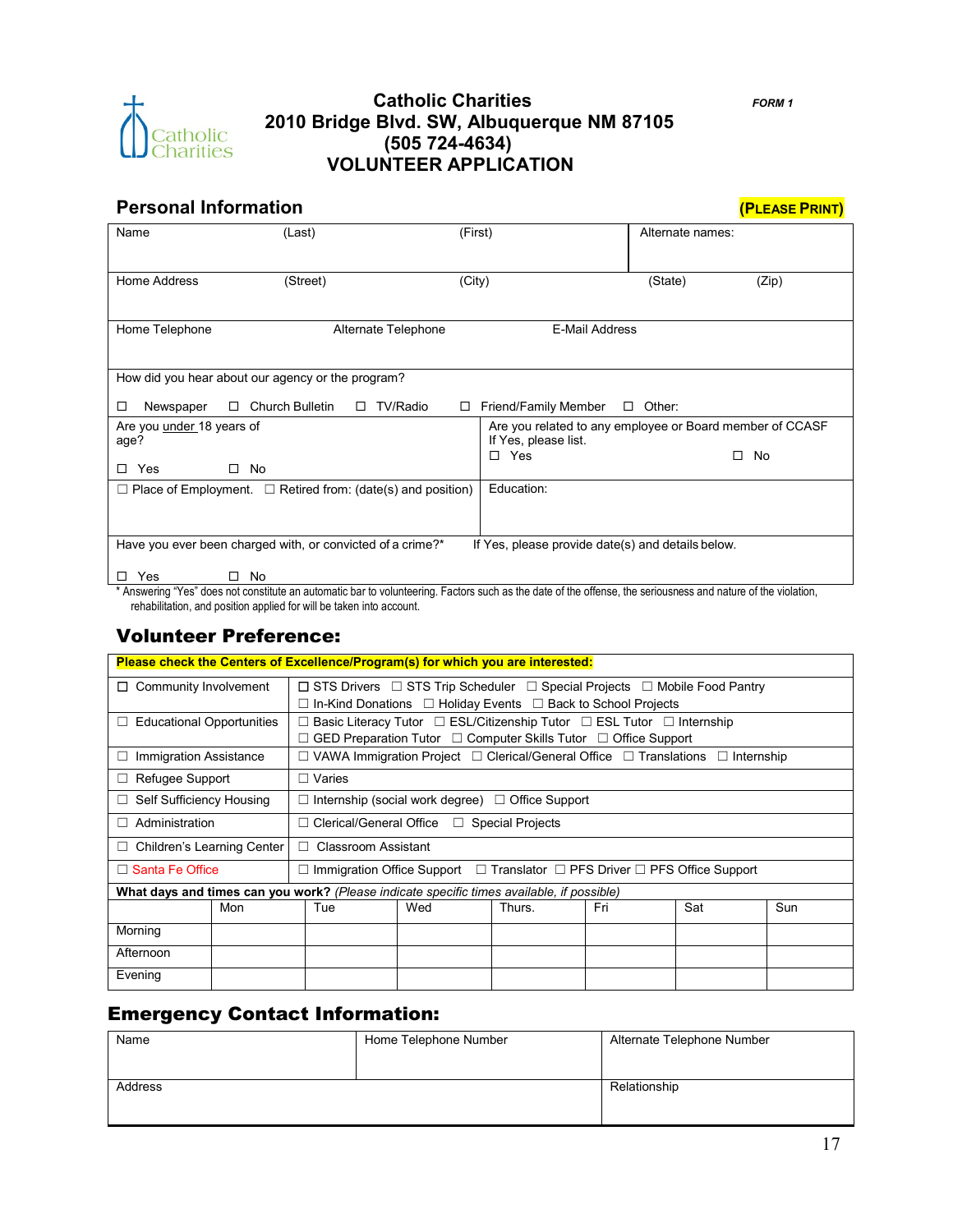#### **Statistical Information** *(Please complete for statistical information.) FORM 2*

| Race: | Sex:           | Date of Birth: | <b>Religion:</b> |
|-------|----------------|----------------|------------------|
|       | Male<br>Female |                |                  |

#### **Volunteer Interest & Experience:**

| Describe your interest in volunteering at Catholic Charities.                                                                                                                                    |
|--------------------------------------------------------------------------------------------------------------------------------------------------------------------------------------------------|
|                                                                                                                                                                                                  |
| What types of volunteer or work experience have you had and briefly describe any experience you have had working with<br>families and/or special populations (children, elderly, refugees, etc.) |
| What knowledge, skills, or areas of expertise would you be willing to use as part of your volunteer experience? (e.g. fluent<br>in Spanish, knowledge of certain culture)                        |
|                                                                                                                                                                                                  |
| Do you have any restrictions, such as an allergy to a particular animal, which may affect your suitability for a volunteer<br>position?                                                          |

#### **References**

Please provide at least three (3) business/work references that are **not related to you**. If not applicable, please provide **three (3) school or personal references that are not related to you.**

| <b>Name</b> | <b>Daytime Telephone Number</b> | Relationship | <b>Years Known</b> |
|-------------|---------------------------------|--------------|--------------------|
| Name        | Daytime Telephone Number        | Relationship | <b>Years Known</b> |
| Name        | <b>Daytime Telephone Number</b> | Relationship | <b>Years Known</b> |

#### **Volunteer Statement**

*I certify that all information I have supplied in this volunteer application is true, complete, and accurate. I understand that by submitting this application, I authorize inquiries to be made concerning my suitability as a volunteer and does not insure an appointment into the program. I also give permission for criminal background or other checks, if applicable. I understand CCASFNM does not unlawfully discriminate in employment and no question on this application is used for the purpose of limiting or excusing any applicant from consideration on a basis prohibited by applicable local, state, or*  federal law. I agree to comply with and be bound by the agency's safety and health rules and regulations, rules of *conduct, and any other rule or procedure set forth by my employer.*

**Signature of Volunteer Date**

*Thank you for completing this volunteer application and helping us to serve those in need. REVISED 10/23/2019*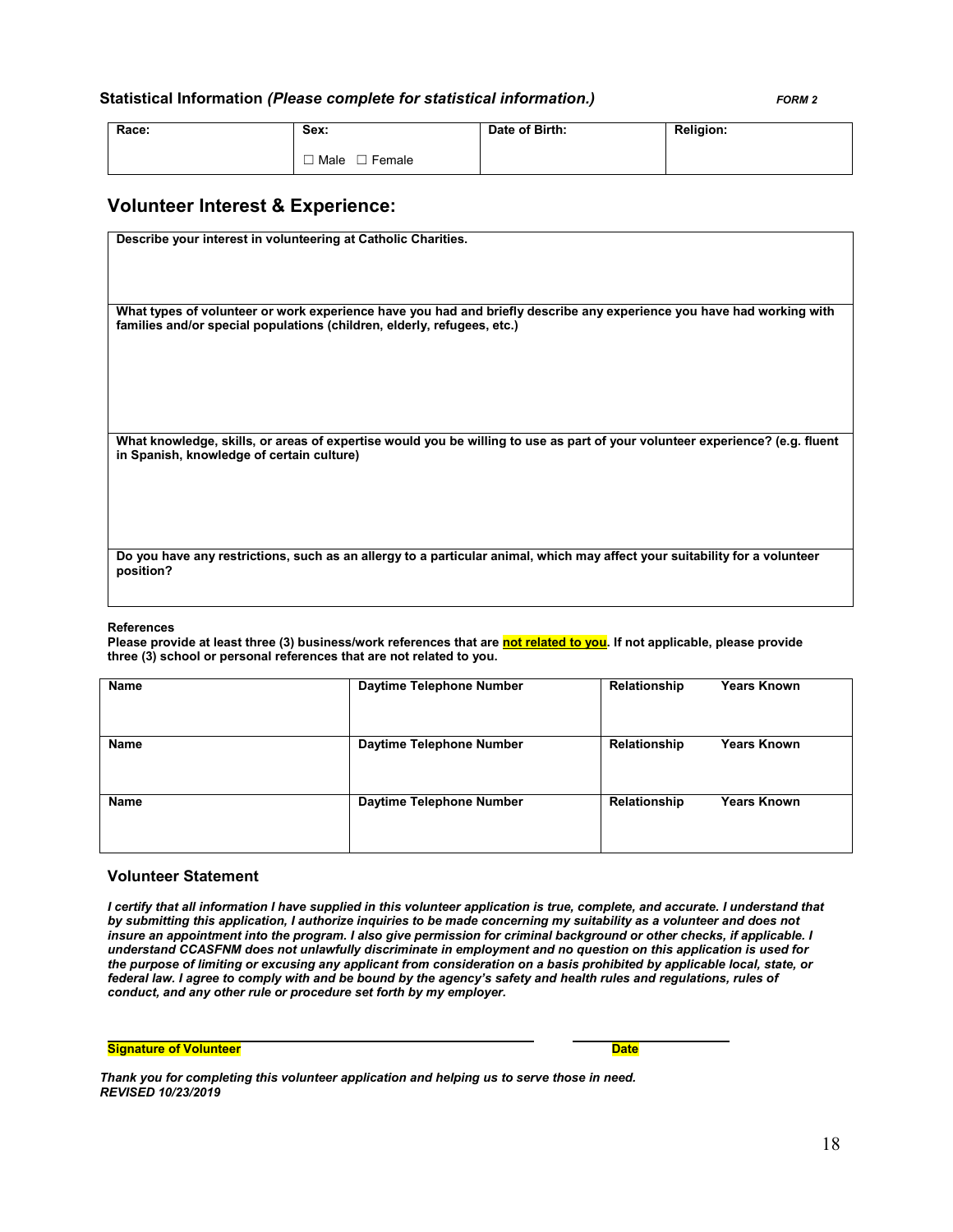## **CONSENT AND RELEASE FOR BACKGROUND CHECK** *FORM 3*

I, the undersigned employee or prospective employee, volunteer or prospective volunteer, do hereby authorize Catholic Charities and their designated contractor, to procure and/or conduct a background investigation on me.

This investigation may include, but is not limited to, previous employment and education verification; personal references; citations; criminal and civil history/records; present and former addresses; social security number verification; and any other public record. I understand that I will have an opportunity to review my criminal history record upon my written request within a reasonable time after the background investigation is completed.

I further authorize any person, business entity or governmental agency who may have information relevant to the above to disclose the same to Catholic Charities. This includes but is not limited to: any courthouse, any public agency, any and all law enforcement agencies regardless of whether such person, business entity or governmental agency compiled the information itself or received it from another source.

I hereby release Catholic Charities, their designated contractor, and any and all persons, business entities and governmental agencies, whether public or private, from any and all liability, claims and/or demands, of whatever kind, to me, my heirs, or others making such claim or demand on my behalf, for procuring, selling, providing, brokering, and/or assisting with the compilation or preparation of the Background Check or Investigative Report hereby authorized.

| Signature: | Date: $\qquad \qquad$ |
|------------|-----------------------|
|            |                       |
|            |                       |
|            | Phone:                |
|            | State:                |
|            |                       |

This information is voluntary, but without this information, we will be unable to properly identify you in the event we find adverse information during the course of our background search.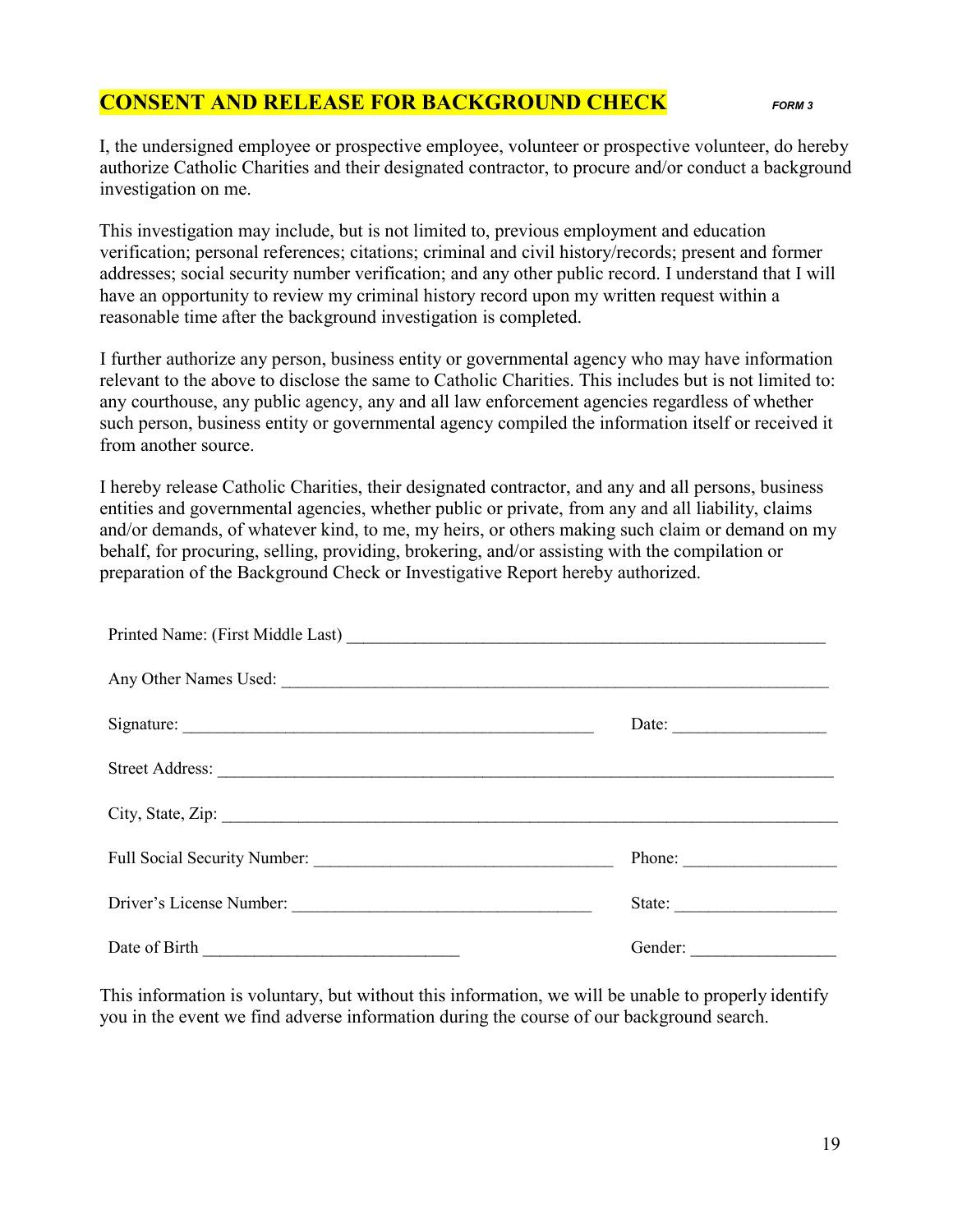| <b>VOLUNTEER HANDBOOK READ RECEIPT</b>                                             |      | <b>FORM 4</b> |
|------------------------------------------------------------------------------------|------|---------------|
| I have read the Catholic Charities Volunteer Handbook and understand its contents. |      |               |
| Volunteer                                                                          | Date |               |
| Catholic Charities Agency Volunteer Developer                                      | Date |               |

## **DRIVERS ONLY**

|                            | <b>AUTO INSURANCE DECLARATION</b>                                                                                                                                                                                                                                                                                                                                                                                        | <b>FORM 5</b> |
|----------------------------|--------------------------------------------------------------------------------------------------------------------------------------------------------------------------------------------------------------------------------------------------------------------------------------------------------------------------------------------------------------------------------------------------------------------------|---------------|
|                            | Volunteer Name                                                                                                                                                                                                                                                                                                                                                                                                           |               |
|                            | Auto Insurance Carrier                                                                                                                                                                                                                                                                                                                                                                                                   |               |
|                            |                                                                                                                                                                                                                                                                                                                                                                                                                          |               |
| <b>INSURANCE COVERAGE:</b> |                                                                                                                                                                                                                                                                                                                                                                                                                          |               |
| Liability:                 | $\frac{1}{2}$                                                                                                                                                                                                                                                                                                                                                                                                            |               |
| Uninsured Motorist:        | $\frac{\text{S}}{\text{S}}$                                                                                                                                                                                                                                                                                                                                                                                              |               |
| Comprehensive:             | $\begin{array}{c c c c c c} \hline \textbf{S} & \textbf{S} & \textbf{S} & \textbf{S} & \textbf{S} & \textbf{S} & \textbf{S} & \textbf{S} & \textbf{S} & \textbf{S} & \textbf{S} & \textbf{S} & \textbf{S} & \textbf{S} & \textbf{S} & \textbf{S} & \textbf{S} & \textbf{S} & \textbf{S} & \textbf{S} & \textbf{S} & \textbf{S} & \textbf{S} & \textbf{S} & \textbf{S} & \textbf{S} & \textbf{S} & \textbf{S} & \textbf{$ |               |
|                            | Auto Year/ Make/ Model                                                                                                                                                                                                                                                                                                                                                                                                   |               |
|                            | The above declaration is correct and I will advise Catholic Charities of any changes                                                                                                                                                                                                                                                                                                                                     |               |
|                            |                                                                                                                                                                                                                                                                                                                                                                                                                          |               |
| Volunteer Signature        | Date                                                                                                                                                                                                                                                                                                                                                                                                                     |               |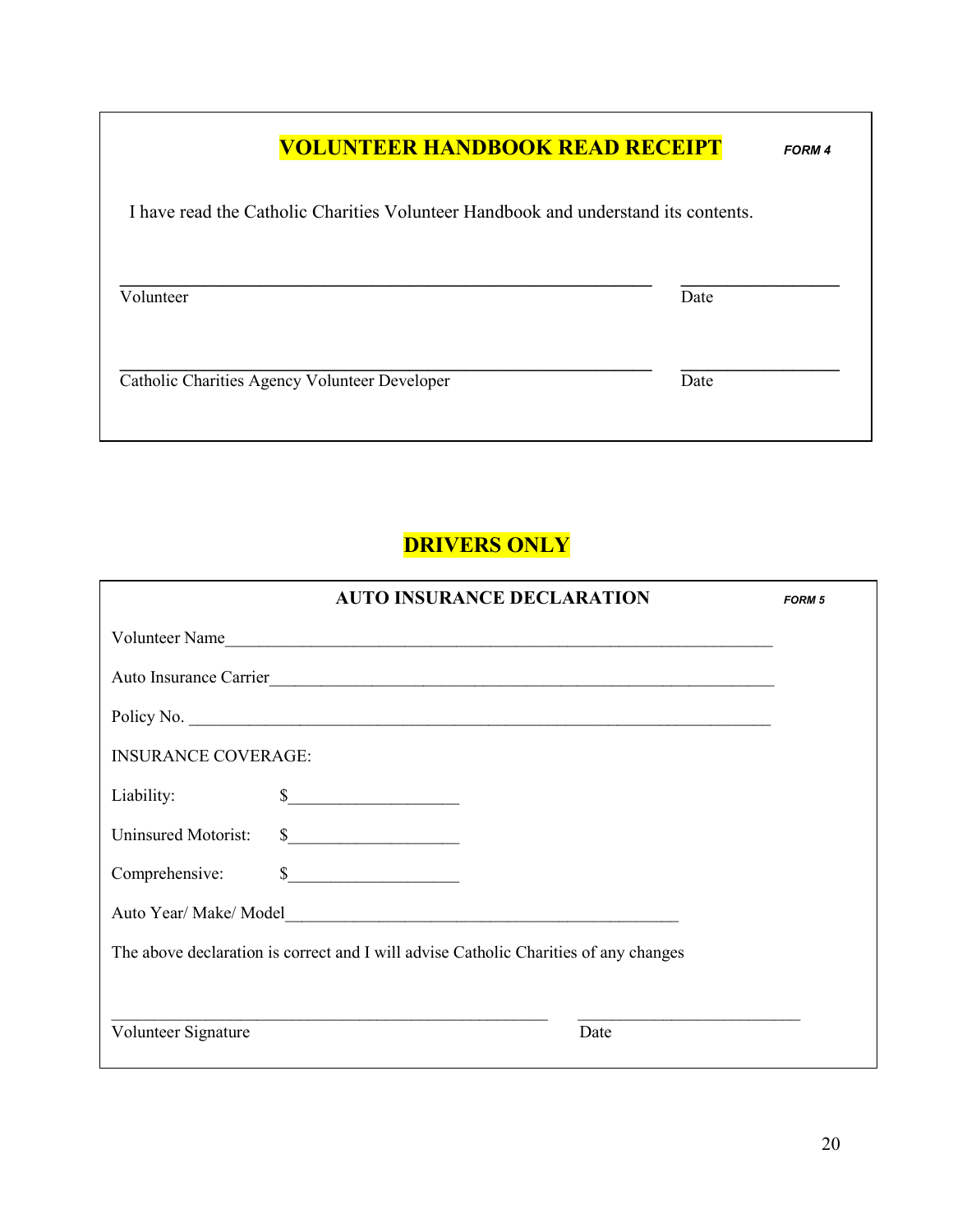## **CATHOLIC CHARITIES PHOTO/PUBLICITY/INTERVIEW RELEASE** *FORM 6*

## **Please print clearly**

I, (Full Name), hereby

Grant permission to be photographed for publicity (all print and electronic media) purposes, and/or to publicly speak about my personal experiences in order to educate the public on the function of the services offered by Catholic Charities. I also grant permission to be interviewed for publication in various brochures, newsletters and direct mail appeals.

Catholic Charities and its Board of Directors, individuals who work for Catholic Charities, as well as all media, have my permission to use my photograph and/or any written and/or verbal expressions of my personal experiences with Catholic Charities.

 $\Box$  I decline to have any photograph or my identity used for publicity (check if you decline)

I waive all claims for any compensation and/or damages and I do not hold liable the above named organizations, and/or individuals who work for these for anysuch use of above described photographs and/or materials, written and/orverbal.

| Date; |
|-------|
|       |
|       |
|       |
|       |
|       |
|       |
| Date: |
|       |
|       |

Copy: File